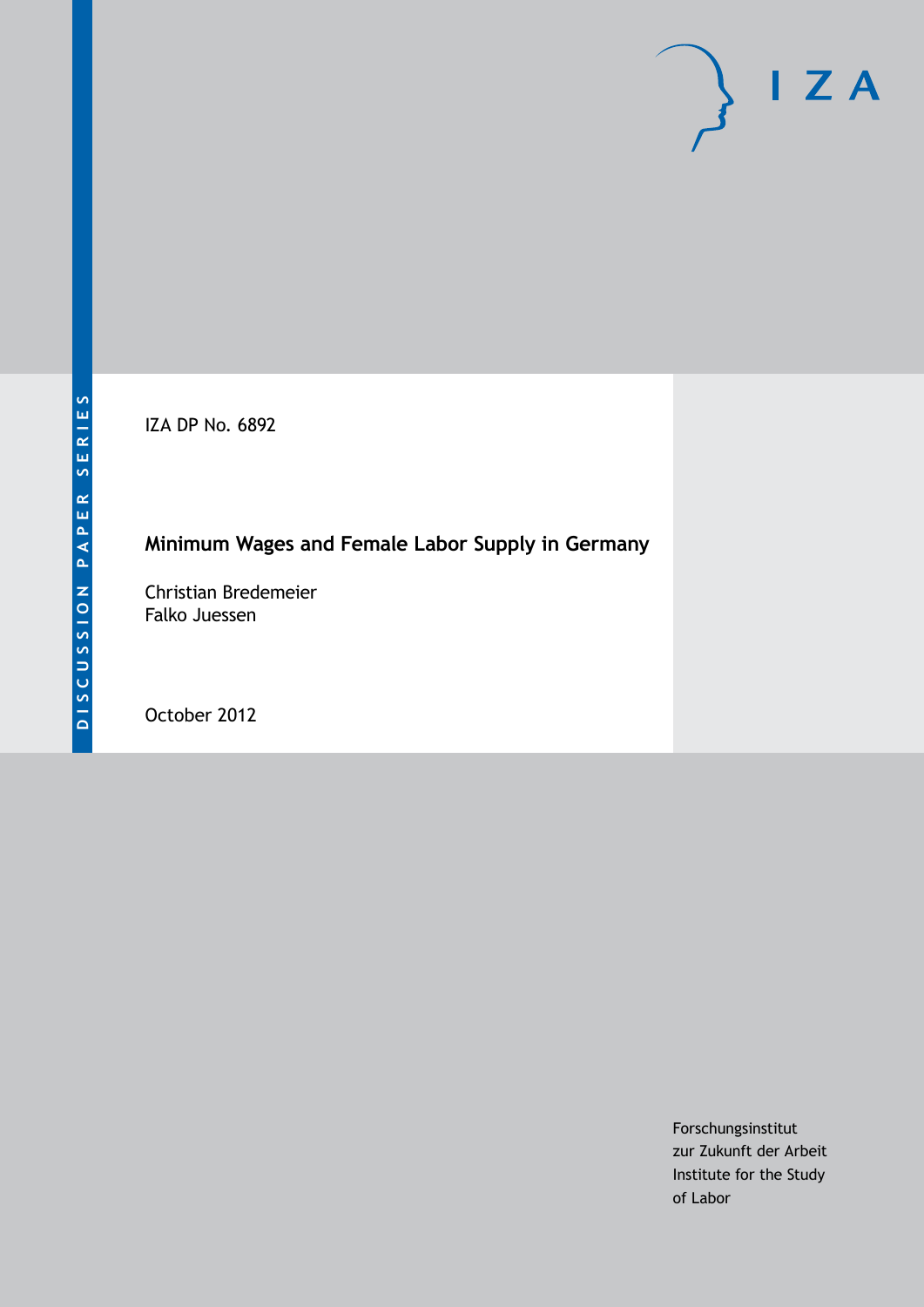# **Minimum Wages and Female Labor Supply in Germany**

## **Christian Bredemeier**

*University of Dortmund (TU)*

## **Falko Juessen**

*University of Dortmund (TU) and IZA*

Discussion Paper No. 6892 October 2012

IZA

P.O. Box 7240 53072 Bonn Germany

Phone: +49-228-3894-0 Fax: +49-228-3894-180 E-mail: [iza@iza.org](mailto:iza@iza.org)

Any opinions expressed here are those of the author(s) and not those of IZA. Research published in this series may include views on policy, but the institute itself takes no institutional policy positions. The IZA research network is committed to the IZA Guiding Principles of Research Integrity.

The Institute for the Study of Labor (IZA) in Bonn is a local and virtual international research center and a place of communication between science, politics and business. IZA is an independent nonprofit organization supported by Deutsche Post Foundation. The center is associated with the University of Bonn and offers a stimulating research environment through its international network, workshops and conferences, data service, project support, research visits and doctoral program. IZA engages in (i) original and internationally competitive research in all fields of labor economics, (ii) development of policy concepts, and (iii) dissemination of research results and concepts to the interested public.

<span id="page-1-0"></span>IZA Discussion Papers often represent preliminary work and are circulated to encourage discussion. Citation of such a paper should account for its provisional character. A revised version may be available directly from the author.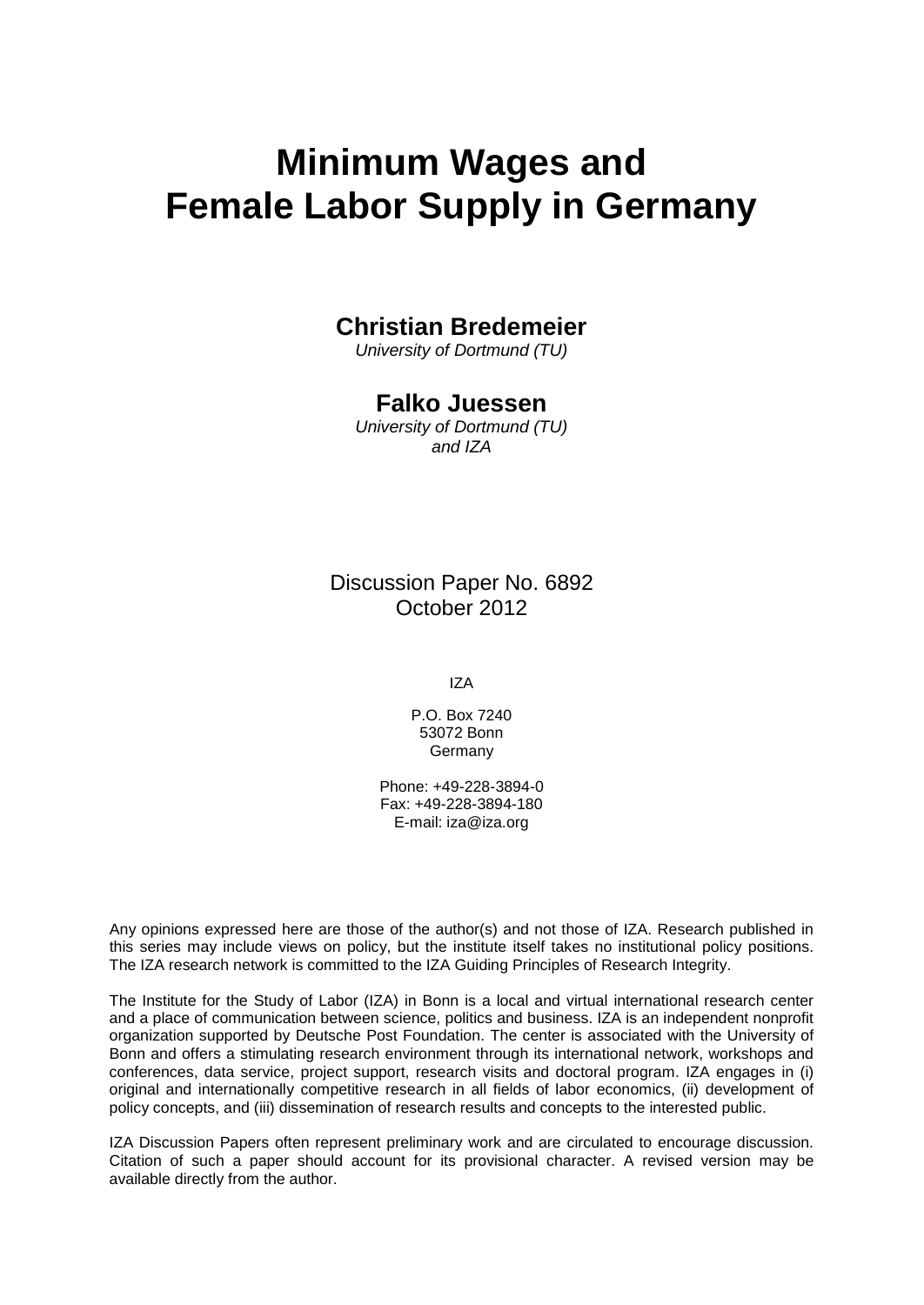IZA Discussion Paper No. 6892 October 2012

## **ABSTRACT**

## **Minimum Wages and Female Labor Supply in Germany[\\*](#page-1-0)**

In Germany, there is a vivid political debate on introducing a general statutory minimum wage. In this paper, we study the effects of minimum wages on labor supply using a structural household model where we distinguish between married and single households. In the model, labor supply of married women reacts positively and relatively strongly to minimum wages which we model as a wage subsidy as proposed in the German political debate. By contrast, other population subgroups show ambiguous reactions. An empirical analysis for Germany shows that minimum wages would affect total labor supply only weakly. Yet, in our baseline experiments, average labor supply of married women increases by 3-5%, whereas hours supplied by married female recipients of the minimum wage may increase by up to 28%. Further, we find that costs of a subsidized minimum wage increase sharply in its level while its effects on labor supply level out.

JEL Classification: J22, J16, J38

Keywords: minimum wage, wage subsidies, labor supply, gender

Corresponding author:

Falko Juessen Department of Economics TU Dortmund Vogelpothsweg 87 44221 Dortmund Germany E-mail: [falko.juessen@tu-dortmund.de](mailto:falko.juessen@tu-dortmund.de)

Financial support from DFG SFB 823, project A4, is gratefully acknowledged.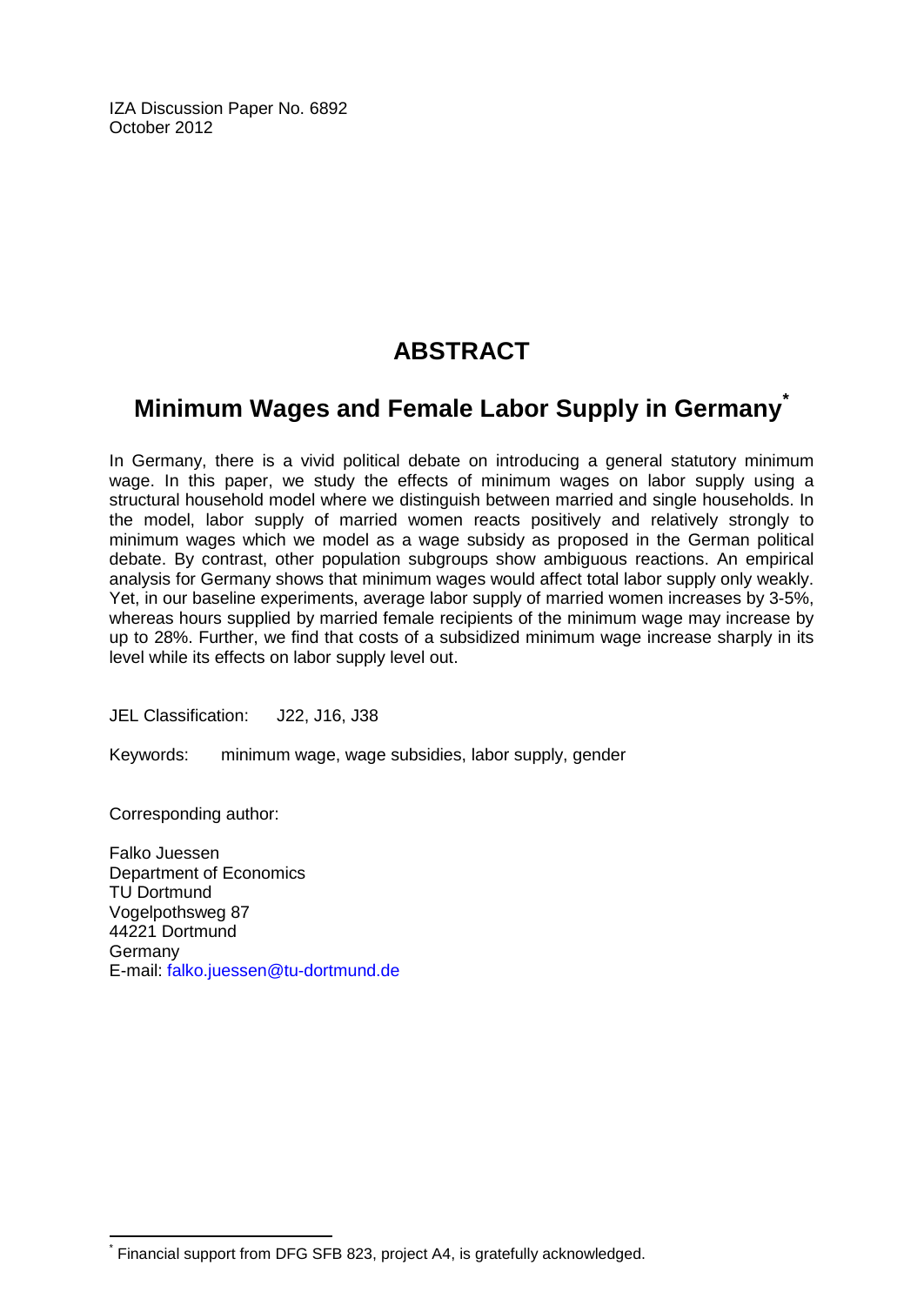#### 1 Introduction

In Germany, there is a vivid political debate on a general statutory minimum wage. Trade unions, leading political parties, and a majority of society approve the idea in one or the other form. One suggestion is to introduce minimum wages in the form of a wage subsidy with the government paying the difference between a recipient's gross wage and the minimum wage, leaving labor costs to the employer unchanged (referred to as "Kombilohn"). Suggested levels for a general minimum wage in Germany lie in the range of  $\epsilon$  7.50 to  $\epsilon$  9.50 per hour.

Also the academic profession studies extensively the economic effects of minimum wages. Thereby, it mainly concentrates on labor demand and usually finds rather small effects empirically.<sup>1</sup> By contrast, effects on labor supply are typically paid less attention to. This focus seems justified as labor is typically thought to be supplied rather inelastically at a full-time basis. In fact, estimated labor-supply elasticities are typically small for men, see Keane (2011) and Keane and Rogerson (2011). However, empirically, low wages are predominantly an issue for women (in Germany, about two thirds of potential recipients of a minimum wage are women), and particularly for married women (again two thirds of the female recipients).<sup>2</sup>

It is well known in the literature that women differ substantially from men in terms of labor-supply behavior: While men, if employed, mostly work full time, women show a much higher part-time rate. Further, many studies have reported much higher labor-supply elasticities for women than for men (Cogan 1981; Eckstein and Wolpin 1989; Bourguignon and Magnac 1990; van der Klaauw 1996; Francesconi 2002; Chang and Kim 2006; Evers et al. 2008). For the analysis of minimum wages, it is important to note that this finding holds in particular for women employed in low-skill sectors (Keane and Wolpin 2010). Female hours worked are often argued to be determined by supply-side considerations and hence analyzed in pure labor-supply models (Attanasio et al. 2008; Eckstein and Lifshitz 2011). Next to wages, household production and child care have been shown to be important for womenís labor supply (Becker 1974; Jones et al. 2003; Greenwood et al. 2005). For married women, characteristics of the husband are almost as important as their own ones (Devereux 2004; Blau and Kahn 2007) implying that marriage patterns are important to understand the distribution of female labor supply (Bredemeier and Juessen 2012). These particularities of female labor supply suggest that womenís labor supply may react differently to the introduction of minimum wages than the

<sup>1</sup>See e.g. Machin and Manning (1997) and Dickens et al. (1999) for the UK, Neumark and Wascher  $(2007)$  and Dube et al.  $(2010)$  for the US, and König and Möller  $(2009)$  and Frings (2012) for Germany.

<sup>&</sup>lt;sup>2</sup>This finding is not specific to Germany. For instance, Dolado et al. (1996) document that the majority of minimum-wage recipients are female in France, the Netherlands, Spain, and the UK.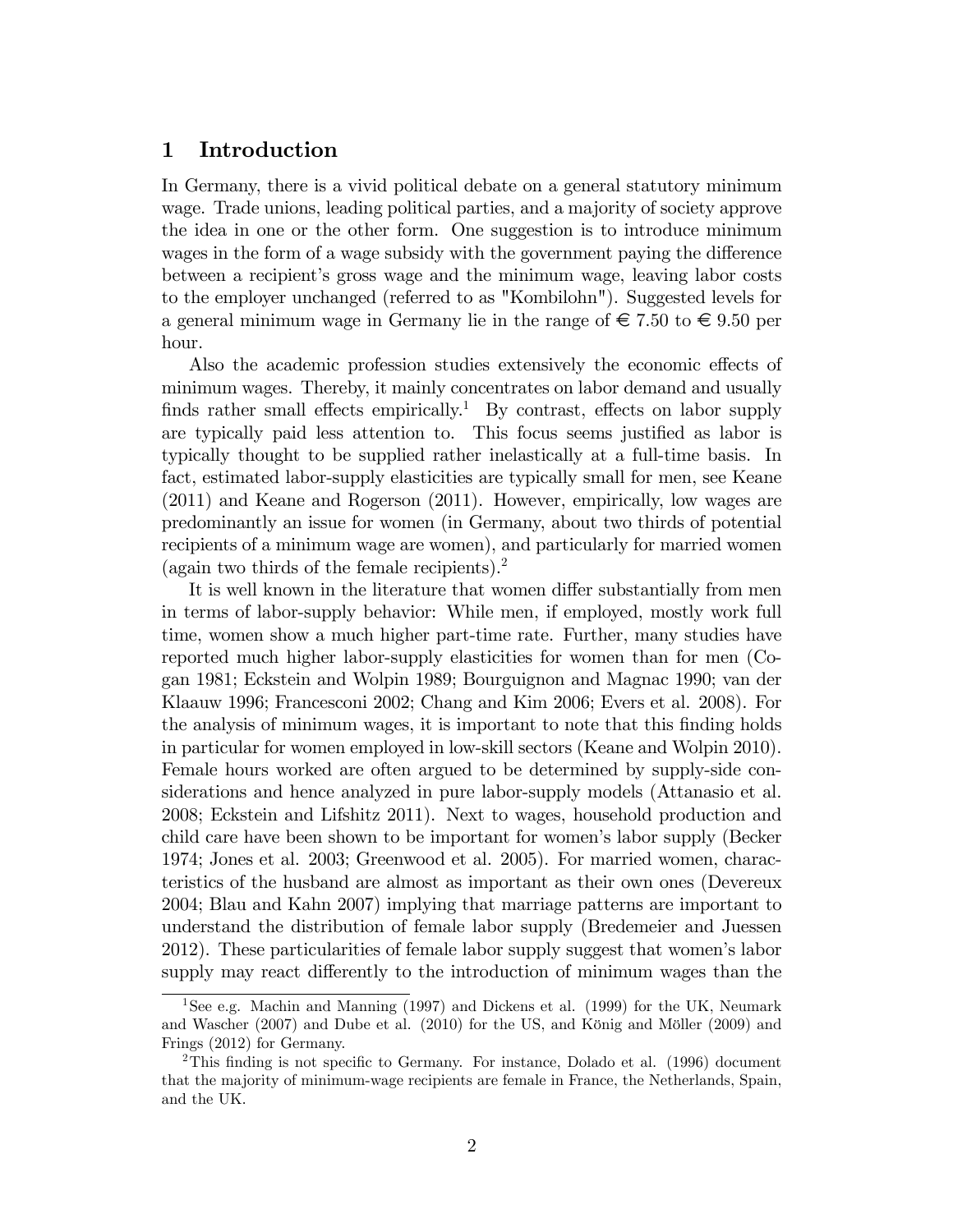labor supply of men.

In this paper, we study the effects of a general statutory minimum wage on labor supply in Germany using a structural model of female labor supply with home production where we distinguish between single and couple households. In this model, we introduce a minimum wage as a comparative-static policy experiment. Specifically, we consider a minimum wage that is introduced as an effective wage subsidy not affecting the gross hourly wage paid by the employer ("Kombilohn", similar to earned income tax credits in the US). We are silent about the labor-demand effects of this policy although we are confident that they are much weaker as compared to the case where minimum wages have to be paid completely by the employer.<sup>3</sup> In particular, under the policy we consider labor costs for the employer are unchanged.

In the model, the labor-supply effects of the policy differ between household types. In one-person households in the low-wage sector, the minimum wage induces substitution between consumption of the home-produced commodity and market-purchased goods. Thus, the labor-supply effect is determined by the elasticity of substitution between these two commodities. This elasticity is small under standard calibrations. By contrast, in two-person households (married couples), intra-household specialization is an important determinant of labor supply and minimum wages affect female labor supply on two margins. In addition to the standard substitution effect in consumption, there are also substitution effects in home production. As the minimum wage increases predominantly net wages of women, the degree of intra-household specialization declines and market labor supply of married women increases. Thus, while singles react only slightly to the introduction of the minimum wage, our model analysis shows that the effect is stronger for women who live in a couple household.

In the quantitative part of the paper, we apply the model to the German labor market using data from the German Socio Economic Panel (SOEP). In a first step, we estimate the parameters of the structural model using micro data. We then illustrate that the estimated model fits well the empirical observed distribution of hours worked by population subgroups. In particular, we show that the estimated model explains well the labor-supply behavior of potential recipients of a minimum wage. We then use the estimated model to perform policy experiments with respect to the introduction of a minimum wage subsidy. Thereby, we distinguish between different levels and designs of the minimum wage and between different ways of financing it.

In these policy experiments, we find that overall labor supply barely changes after the introduction of a minimum wage but certain population subgroups are affected more substantially, i.e. the composition of labor supply changes.

 ${}^{3}$ Even in this case, most empirical studies find rather small employment effects, see e.g. Machin and Manning (1997).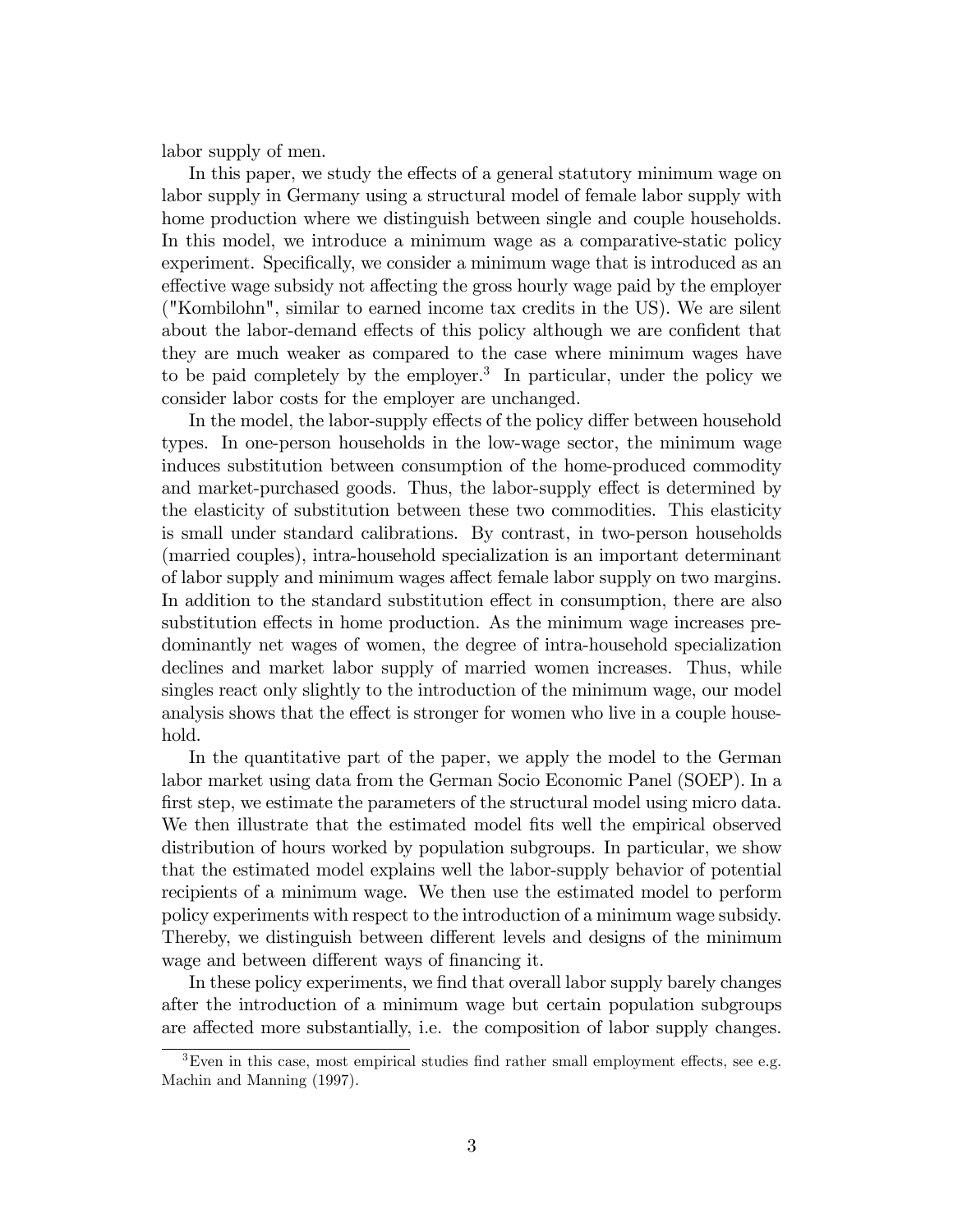Specifically, married women with initial wages below the minimum wage respond to the minimum wage with strong increases in labor supply. Depending on the level of the minimum wage, this group increases hours worked by up to 28%. While this number refers to the group of married women who become receivers of the minimum wage, the group of married women as a whole is predicted to increase labor supply by about 3-5%. By contrast to married women, other groups of minimum-wage receivers respond rather weakly to the wage subsidy. We find that male recipients never increase hours by more than 7%. Also the response of single women is considerably smaller than those of married women and never exceeds  $13.5\%$  in the different policy experiments we consider. Overall, total labor supply (including receivers and non-receivers of all population groups) increases only weakly in response to the policy which is in line with previous findings on the effects of labor subsidies (e.g. Bonin et al. 2002). Under our baseline specifications of the policy, overall labor-supply effects are about  $1.5-2\%$ .

Our structural modelling approach also allows us to evaluate the costs of the subsidy for different suggested levels of the minimum wage. We find that subsidized minimum wages are relatively expensive to the public budget and that these costs increase strongly in the level of the minimum wage while their effects on labor supply increase rather weakly. For instance, a subsidy leading to a minimum wage of  $\epsilon$  6 net per hour would cost about  $\epsilon$  6 per head and week which corresponds to a  $1.5\%$  decrease in net hourly wages if financed by a proportional labor-income tax. By contrast, a tax increase equivalent to more than  $8.5\%$  reduction in net wages would be necessary to finance a generous minimum wage of  $\epsilon \leq 8.50$  net per hour. Despite this sharp difference in costs, the labor supply reaction is only 2 percentage points stronger under the more generous minimum wage policy.

The remainder of this paper is organized as follows. Section 2 presents the model. In Section 3, we analyze a simplified version of the model analytically. Section 4 presents the quantitative analysis for the full model version. Finally, Section 5 concludes.

#### 2 The model

In this section, we present the decision problem of the one-person and the couple household, respectively. In Section 3, we consider a special case of the model which allows us to solve for individual decisions in closed form and to aggregate them analytically. In Section 4, we apply the full model to Germany, solving the model numerically and estimating the structural model parameters.

The economy is populated by agents who differ by wage rates, gender, marital status, age, and number of children. When an individual lives alone, i.e. in a one-person household, she takes her decisions individually. By contrast, couples consist of a woman and a man and decisions are taken jointly by both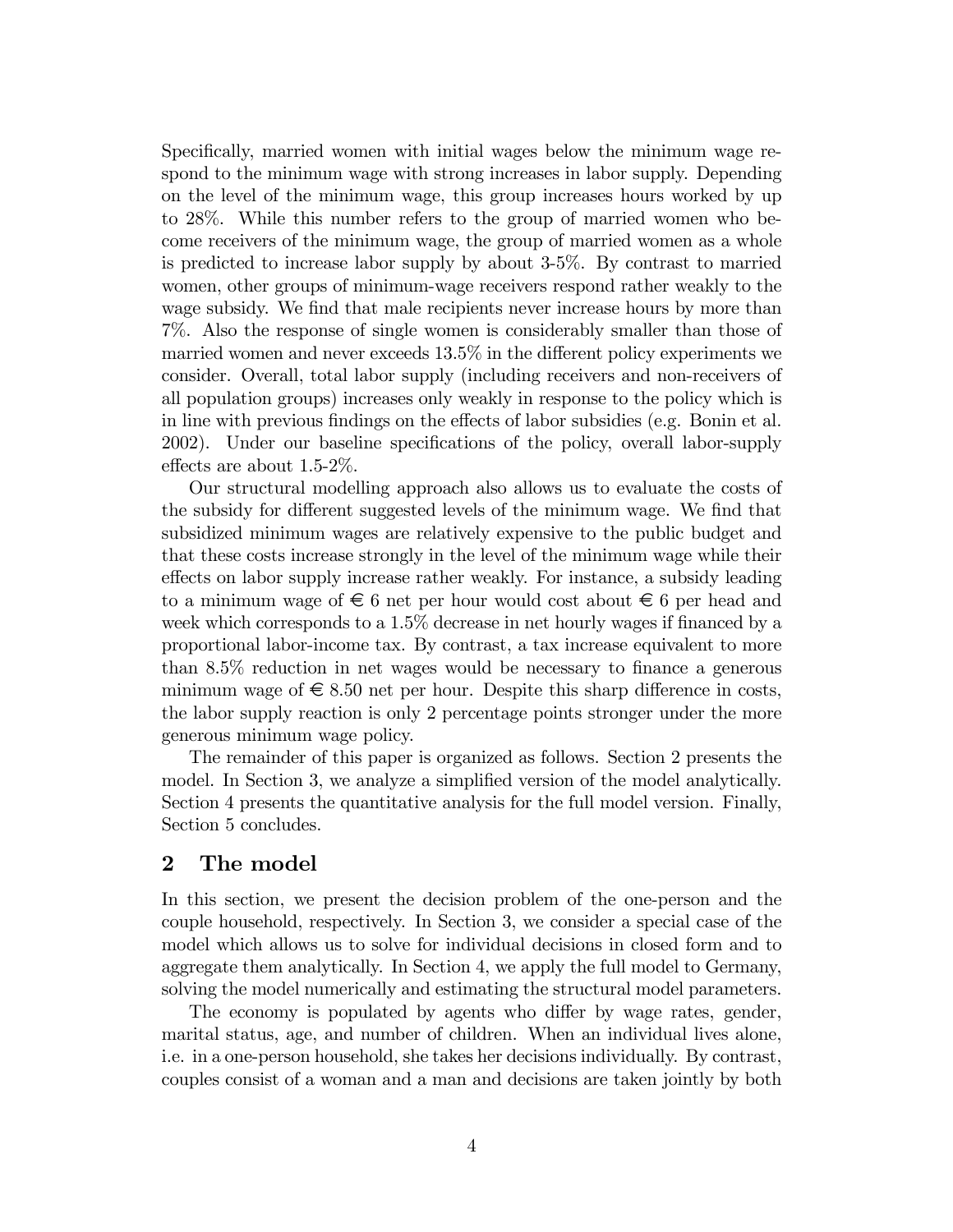household members.

Preferences and technology. There are two commodities in the model, a market consumption good and a home consumption good. Individuals' preferences over the two commodities are characterized by the utility function  $u_i$ , where  $i$  indexes an individual and

$$
u_i = \left(\kappa \cdot c_i^{\frac{\phi_1 - 1}{\phi_1}} + \psi_i \cdot d_i^{\frac{\phi_2 - 1}{\phi_2}}\right)^{\frac{\phi_3}{\phi_3 - 1}}.
$$
 (1)

 $c_i$  denotes consumption of the market good and  $d_i$  stands for consumption of the home good. The market good is allowed to have a public-good component (see below). The home good is perfectly public to a household.  $\kappa$  and  $\psi_i$  are the respective utility weights on the two commodities.  $\kappa$  is a constant, while agents' utility weight for home consumption,  $\psi_i$ , is generally allowed to differ across agents. Following e.g. Chiappori et al. (2002), Bonin et al. (2002), and van Klaveren et al. (2008),  $\psi_i$  is assumed to be a function of the number of children,  $k_i$ , and years of age,  $b_i$ 

$$
\psi_i = \psi_0 + \gamma \cdot k_i + \alpha_1 \cdot b_i + \alpha_2 \cdot b_i^2,\tag{2}
$$

where  $\psi_0$ , and  $\gamma$  are parameters determining the unconditional taste for home consumption and the effect of a child on this valuation. The parameters  $\alpha_1$ and  $\alpha_2$  control the life-cycle profile of the valuation of home consumption and therefore indirectly the life-cycle profile of hours worked.

The home technology is of the constant elasticity of substitution type,

$$
d_j = \left[ \sum_{i \in J} \left( \chi_i \cdot h_i \right)^{\frac{\phi^h - 1}{\phi^h}} \right]^{\frac{1 - \phi^h}{\phi^h}}, \tag{3}
$$

where  $j$  indexes the household and  $J$  is the set of household  $j$ 's members.  $\chi_i$  and  $\phi^h$  are exogenous parameters measuring the agent's home productivity and the elasticity of substitution between different household members' time in home production, respectively. The home production function (3) implies that singles produce the home good with linear technology,  $d_i = \chi_i \cdot h_i$ , as there is only one household member. For couples, the CES specification  $(3)$  nests both linear and Cobb-Douglas technology.

Agents have a fixed time endowment  $T$  which can be used for market work and home production, i.e.<sup>4</sup>

$$
n_i + h_i = T. \tag{4}
$$

<sup>&</sup>lt;sup>4</sup>We abstract from leisure as, in the cross-section, it is home production time that is most closely tied to market work while leisure time is rather constant across agents, see Freeman and Schettkat (2005). Thus, in a realistic calibration, leisure would not interact with other time uses.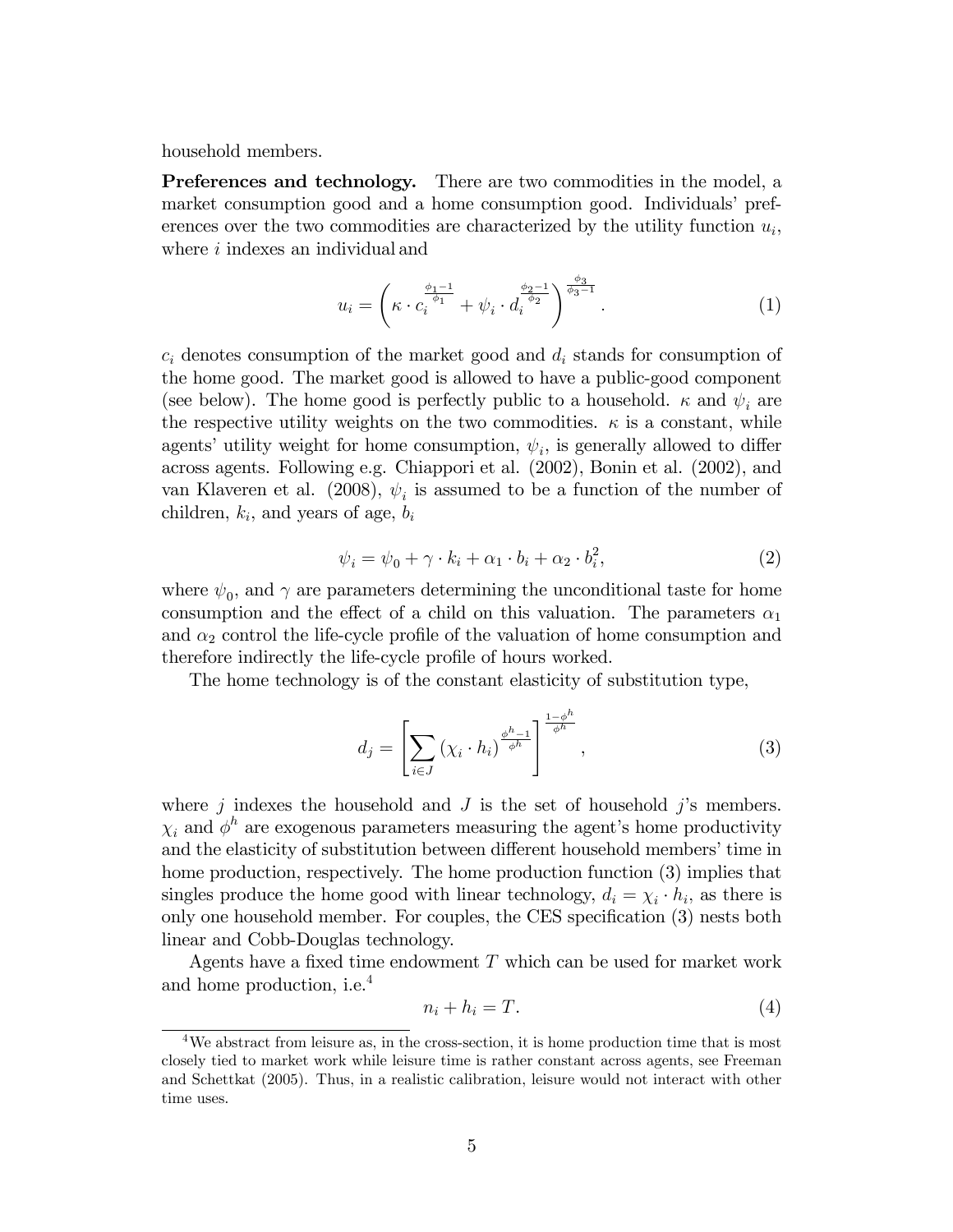Market goods can be earned through market labor  $n_i$  while home goods have to be produced at home using the agent's time in home producton  $h_i$ . A household's budget constraint in terms of the market good reads as

$$
c_j = \sum_{i \in J} w_i n_i - t_j,\tag{5}
$$

with

$$
w_i = (1 - \tau_i) a_i.
$$

 $w_i$  denotes the individual's effective net hourly wage and is determined by the individual's tax rate  $\tau_i$  and her exogenously given gross wage rate  $a_i$ . The household further pays a lump-sum tax  $t_j$ .  $c_j$  denotes the amount of the market consumption good purchased by the household. In a single household, this obviously equals the individualís consumption. In a couple household, individual consumption depends on how members share consumption and the public-good component of market goods, see equation (6) below.

**Household decision making.** A single i takes her decisions individually. She maximizes utility (1) subject to the home production constraint (3), the time constraint (4), and the budget constraint (5) taking the net wage  $w_i$ , home productivity  $\chi_i$ , age  $b_i$ , and the number of children  $k_i$  as given.

By contrast, in the couple household, decisions are taken collectively (Chiappori 1988). The household determines the efficient allocation of household resources taking both spouses' net wages, home productivities, ages, and the number of children as given. In line with theoretical arguments (Browning et al. 1994; Browning et al. 2006; Knowles 2007) and empirical evidence van Klaveren et al. (2008, Lise and Seitz (2011), we assume that consumption shares are a function of relative wages,

$$
\frac{c_i}{c_j} = \left(\frac{w_i}{w_i + w_{-i}}\right)^{\nu}.
$$
\n(6)

The market good is allowed to have a public-good component as measured by  $\nu$ . If  $\nu < 1$ , household members enjoy part of the household's consumption purchases jointly, i.e. the sum of their individual consumption exceeds the household's expenditures for consumption. If  $\nu = 0$ , the market good is completely public to a household, implying  $c_i = c_j$ . As the home good is completely public, we have  $d_i = d_j$ .

Government. The minimum wage is implemented through negative tax rates for applicable individuals, i.e. as a wage subsidy. If a minimum wage  $w_{\min}$  is implemented, the government sets  $\tau_i = 1 - \frac{w_{\min}}{a_i}$  $\frac{\sin n}{a_i} < 0$  for those individuals with gross wages below the minimum wage,  $a_i < w_{\min}$ . We consider different scenarios for financing the minimum-wage policy. The government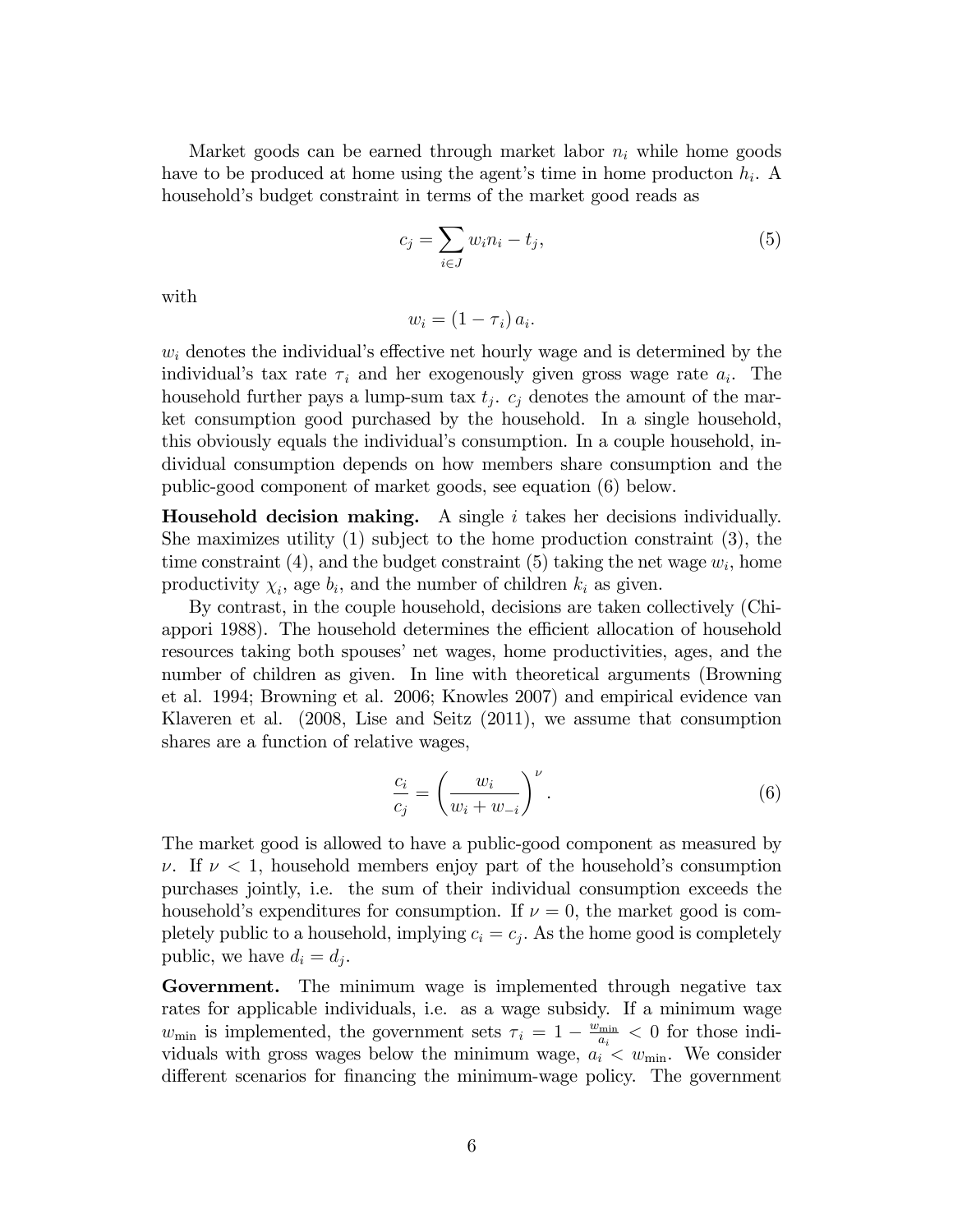may either use lump-sum taxes  $t_j$  or distortionary labor-income taxes  $\tau_i$  on individuals with higher gross wages than the minimum wage. The government's budget reads as

$$
\int \tau_i a_i n_i di + \int t_j dj = 0.
$$

Labor demand. In our model, labor demand determines the distribution of individuals' gross wages  $a_i$  (an agent's productivity or her productivity minus a constant rent of the firm). At this wage, the agent faces an infinitely elastic labor demand, i.e. she can freely choose the number of hours worked. This modelling of labor demand is common in the literature on female labor supply (see e.g. Attanasio et al. (2008) and Eckstein and Lifshitz (2011)) and also similar to Bonin et al. (2002) who study the effects of different wage-subsidy policies in Germany. In line with our assumptions on labor demand, we observe a high part-time rate for women with low hourly wages and a widespread distribution of their hours worked in Germany (see Section 4).

We consider a minimum wage that is introduced as an effective wage subsidy (referred to as "Kombilohn" in the German political debate). This policy does not affect the gross hourly wage paid by the employer (assuming that productivity or prior wages paid can be observed by the government). With a constant gross wage and infinitely elastic labor demand, a minimum wage which is introduced as a wage subsidy has no effects on labor demand.

Our way of modelling labor demand of course implies that our analysis lacks any demand effects that might occur even though the policy does not alter the hourly wage paid by the employer. Those effects might occur when it is not possible for individuals to freely increase hours worked at a constant hourly gross wage rate. Reductions in employment are excluded as, at the prior employment level, employers face unchanged wage costs. However, employers may be reluctant to accomodate the increases in hours worked desired by the supply side.

Based on the existing literature on demand effects of minimum wages, we are however confident that these quantity effects at constant labor costs are relatively small. In fact, even for policies where the employer faces increasing wage costs after the introduction of a minimum wage, empirical studies usually document rather small effects on employment.<sup>5</sup> For instance, studies on the national minimum wage in the UK have documented little or no evidence of any employment effects (see e.g. Stewart  $(2004)$  and Dolton et al.  $(2010)$  and Metcalf (2008) for a survey). Similarly, for the US, the results are ambiguous but the majority of studies find small negative employment effects (Neumark

 $5$ Theoretically, the effects are ambiguous. As for minimum wages to be paid completely by the employer, the classical view suggests negative effects on labor demand while more recent models suggest that even increases in labor demand are possible when employers have sufficiently high monopsony power (Krueger and Card 1995; Dickens et al. 1999).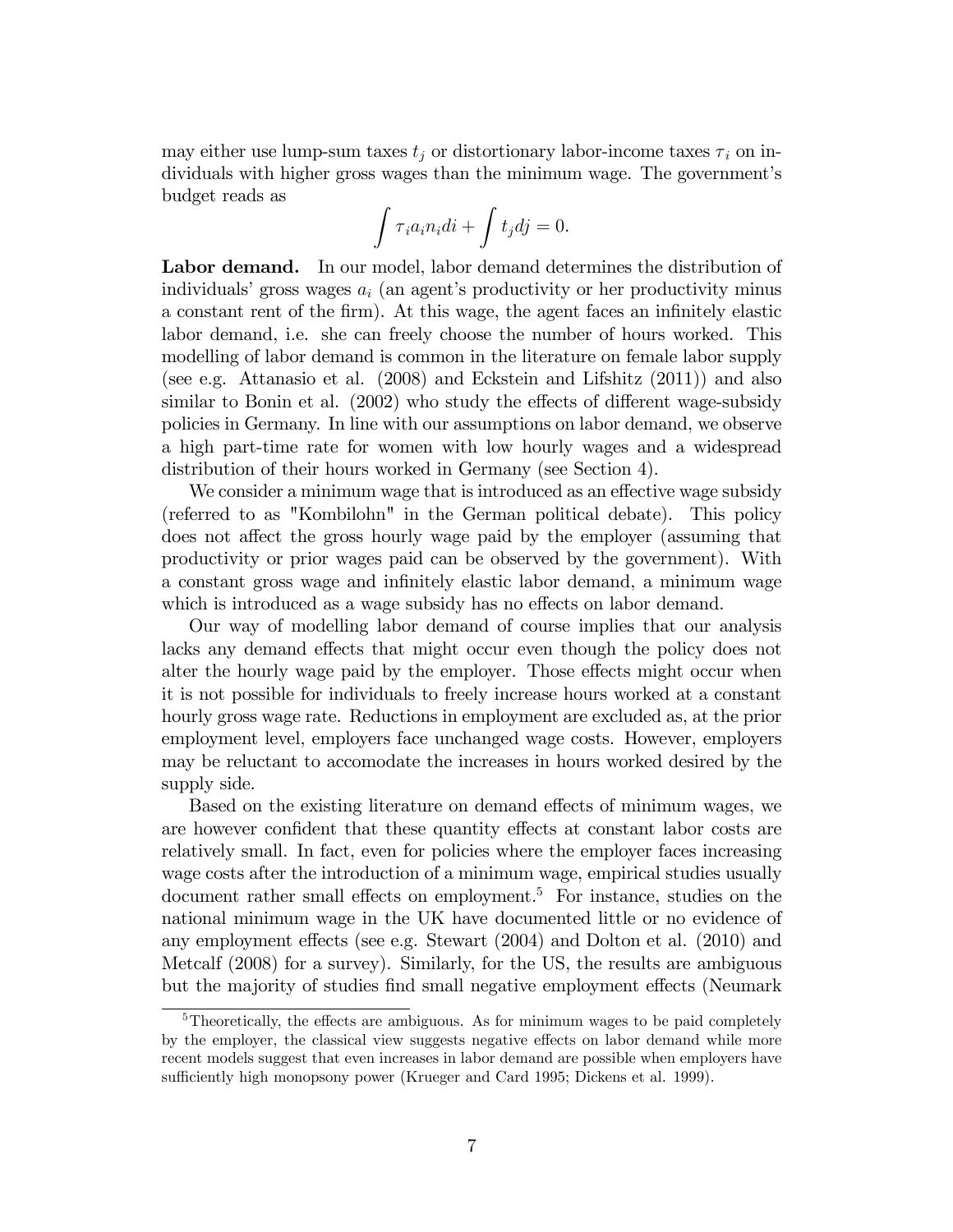and Wascher 2007; Dube et al. 2010). The effect of minimum wages on labor demand seems to depend on the level of the minimum wage. König and Möller (2009) have analyzed the de-facto introduction of a minimum wage in the German construction industry. While it had no employment effects in West Germany, the effects were negative in the East where the same minimum wage corresponded to a substantially stronger rise in wages.<sup>6</sup> Some studies have evaluated the employment effects of minimum wages particularly for women. For instance, Addison and Ozturk (2011) report only small or marginally significant effects when controlling for country-fixed effects. The meta-analysis of Boockmann (2010) shows that negative employment effects are found less frequently for women than for other population groups. In sum, this evidence for small employment effects even when minimum wages are to be paid solely by the employer makes us confident that minimum wage subsidies as investigated in our analysis are unlikely to have substantial demand effects.

#### 3 Theoretical analysis

In this section, we solve for households' decisions in closed form and aggregate them analytically. The aggregation allows us to compare the labor-supply responses of different subgroups in the population. Specifically, we compare the average change in labor supply between single women and married women in reaction to the introduction of the minimum wage.

To do so analytically, we apply a number of simplifying parameter restrictions in this section that are relaxed for the quantitative analysis in Section 4. First, we assume that also the market good is completely public to a household, i.e.  $\nu = 0$  implying  $c_i = c_j$ . This assumption allows us to abstract from household bargaining in the analytical solution of the model. For utility we apply the restrictions  $\phi_1 = 1/\sigma$ ,  $\phi_2 \to \infty$ ,  $\phi_3 \to \infty$  and  $\kappa = \frac{1}{1-\sigma}$  which results in additively separable preferences of the form

$$
u_i = \frac{c_j^{1-\sigma}}{1-\sigma} + \psi_i \cdot d_j,
$$

where  $\sigma = -\partial \ln \left( \frac{\partial u_i}{\partial d_j} \right)$  $\frac{\partial u_i}{\partial d_j} \big/ \frac{\partial u_i}{\partial c_j}$  $\partial c_j$  $\int \sqrt{\partial \ln (c_j/d_j)}$  is the elasticity of substitution between the two commodities. We further use  $\gamma = \alpha_1 = \alpha_2 = 0$ , implying homogeneous preferences across the population, see (2). Finally, we restrict home technology by  $\phi^h \to \infty$ ,  $\chi_i = 1$  leading to linear technology with equal home productivity across agents,  $d_j = \sum_{i \in j} h_i$ . The time endowment is normalized to 1.

We also assume an analytically tractable wage distribution in this section. To illustrate the behavior of women with hourly wages below a potential minimum wage, we consider a group of women with initial net wages lower than

 $6$ Bauer et al. (2009) and Knabe and Schöb (2009) rely on estimated models of labor demand and report negative employment effects. Boockmann et al. (2012) and Frings (2012) do not find evidence for any negative employment effects of minimum wages in Germany.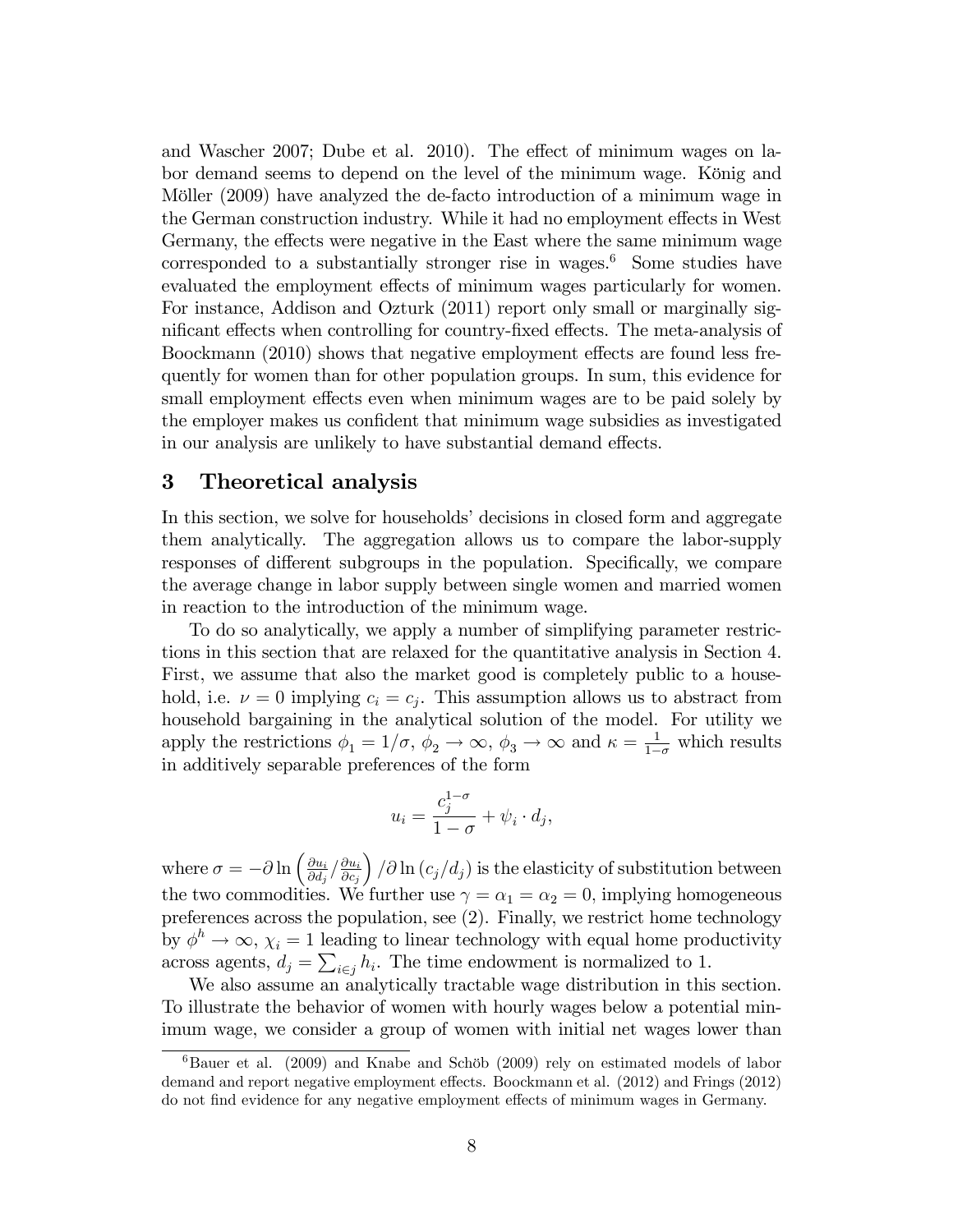this potential minimum wage, denoted by  $w_{\text{min}}$ . For the analytical model solution, we normalize their mass to 1 and assume that their prior net wages are distributed uniformly on  $(0, w_{\min})$ . As for married women, we restrict their husbands' net wage distribution to be uniform on  $(w_{\min}, \overline{w})$  and assume that mating occurs randomly. In this section, we focus on the behavior of recipients of a minimum wage and do not evaluate the behavior of those agents who Önance the policy. In the quantitative analysis in Section 4, we use the actually observed wages, numbers of children and individuals' ages from household micro data and estimate the parameters of the full model. There, we also evaluate the costs of the minimum wage policies to the public budget and the reaction of those agents who have to bear these costs.

#### 3.1 Single women

#### 3.1.1 Individual decisions

In this group, each household consists of one member. The decisive characteristic of an agent is her net wage rate  $w_i$  which differs across agents. The single household maximizes utility (1) subject to the budget constraints in terms of both goods, (3) and (5), which read as  $d_i = h_i$  and  $c_i = w_i \cdot n_i - t_i$ , and the time constraint (4) with  $T = 1$ .

The first-order conditions to this problem give the following condition on labor supply,

$$
\frac{\partial u_i}{\partial d_i} / \frac{\partial u_i}{\partial c_i} = w_i,
$$

that is, the marginal rate of substitution between the two goods equals the agent's net wage. With the utility function  $(1)$  and the parameter restrictions introduced above, we have  $\frac{\partial u}{\partial c_i} = c_i^{-\sigma}$  and  $\frac{\partial u_i}{\partial i} = \psi$ . Combining terms, we obtain

$$
n_i(w_i) = \psi^{-1/\sigma} \cdot w_i^{\frac{\sigma-1}{\sigma}}
$$
 (7)

as the labor supply function of singles.

#### 3.1.2 Aggregation

We now aggregate the individual labor supply decisions (7) to total hours worked of female singles with initial hourly net wages below a potential minimum wage. This group has mass 1 and wages are distributed uniformly on  $(0, w_{\min})$ . Aggregate hours of this group are given by

$$
n_f = \int_0^{w_{\min}} n_i(w_i) \frac{1}{w_{\min}} dw_i,
$$

where  $\frac{1}{w_{\min}}$  is the density of net wages in  $(0, w_{\min})$ . Solving the integral gives

$$
n_f = \psi^{-1/\sigma} \frac{\sigma}{2\sigma - 1} \left( w_{\min} \right)^{\frac{\sigma - 1}{\sigma}},
$$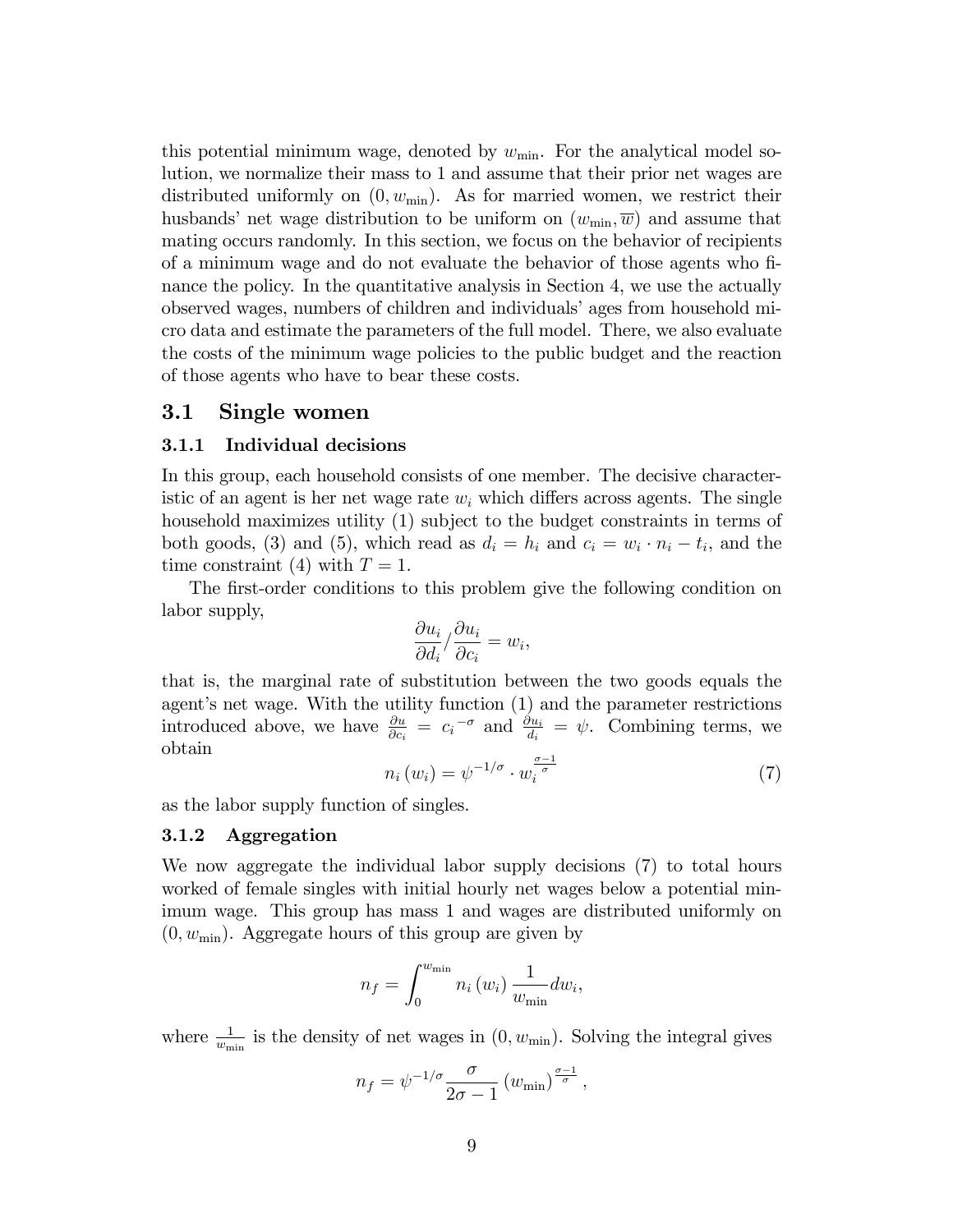where  $n_f$  denotes average hours worked of single women with net wages below the minimum wage before its introduction.

#### 3.1.3 Comparative static analysis of the minimum wage

We now consider the effect of introducing a minimum wage  $w_{\min}$  on labor supply of female single recipients. When the policy is implemented, all women in the population subgroup effectively earn a net wage of  $w_{\min}$ . As a consequence, their total labor supply is  $\int_0^{w_{\min}} n_i (w_{\min}) \frac{1}{w_{\min}}$  $\frac{1}{w_{\min}}$  dw<sub>i</sub> which evaluates as

$$
n_f^{m.w.} = \psi^{-1/\sigma} \cdot w_{\min}^{\frac{\sigma - 1}{\sigma}},
$$

where  $n_f^{m,w}$  denotes average hours worked by single women affected by the minimum wage after its introduction. Thus, the policy induces a relative change in labor supply of  $m \cdot w$ 

$$
\frac{\Delta n_f}{n_f} = \frac{n_f^{m.w.} - n_f}{n_f} = \frac{\sigma - 1}{\sigma}.\tag{8}
$$

The relative labor supply reaction to the introduction of the minimum wage is governed solely by the parameter  $\sigma$  measuring the elasticity of substitution between home and market goods. This mirrors the fact that the only way in which a single household can react to a wage increase is substitution between home and market consumption.

Also note that the effect of the minimum wage in the bachelorettes group is relatively small if agents' utility does not deviate too much from log utility. For  $\sigma \to 1$ , which is equivalent to log utility from market consumption, the introduction of the minimum wage has no effect on labor supply of the considered group of women.

#### 3.2 Couples

#### 3.2.1 Decisions at the couple level

We now consider married women with hourly wages below a potential minimum wage. These women are married to men who differ by wages themselves. A couple j consists of two spouses, a wife  $F$  and a husband  $M$ . We denote spouses' net wages by  $w_F$  and  $w_M$ .

In collective models of household behavior, households allocate their resources efficiently (Chiappori 1988; Chiappori 1992). As both goods are assumed to be public to a household in this section, utility is the same for both spouses. Producing home goods efficiently, the household distinguishes between the two spouses by means of their wages. As the two spouses' time inputs are perfect substitutes in home production for  $\phi^h \to \infty$ , see (3), the time of the spouse with the lower opportunity costs of time (i.e. the lower market wage) is used Örst in home production. To facilitate the exposition, we will use the indices  $i = 1, 2$  to identify primary and secondary earner, respectively.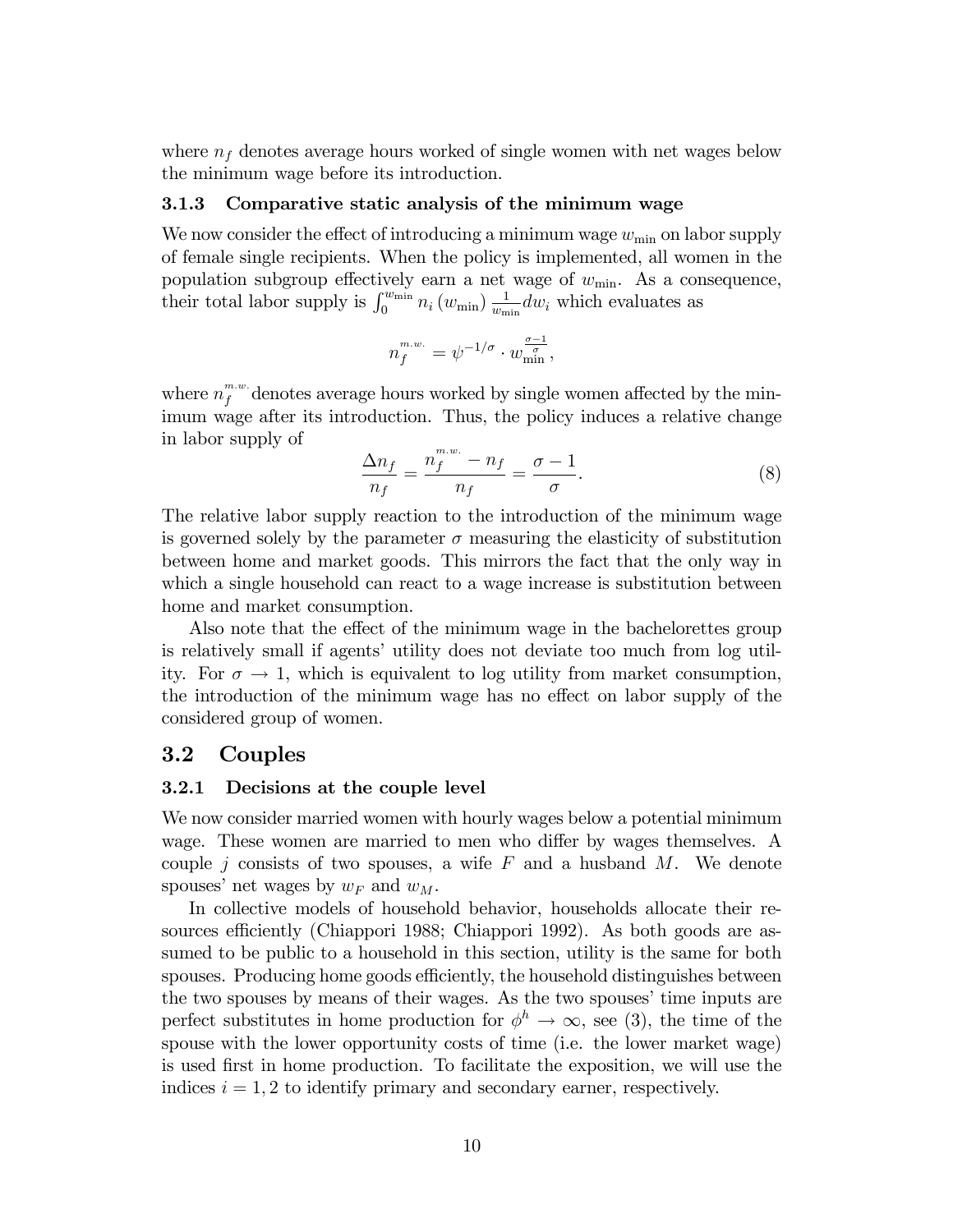The efficient household maximizes utility subject to  $(5)$  and  $(3)$ , which read as  $c_j = w_1 n_1 + w_2 n_2 - t_j$  and  $d_j = h_1 + h_2$ , together with the two spouses time constraints (4). Combining the four constraints of the married couple and using that the couple uses the secondary earner's time first in home production gives

$$
c_j = \begin{cases} w_1 + (1 - d) \cdot w_2 - t_j, & d_j < 1 \\ (2 - d) \cdot w_1 - t_j, & d_j \ge 1. \end{cases} \tag{9}
$$

The first-order conditions to the couple's problem yield

$$
\psi \cdot c_j^{\sigma} = \begin{cases} w_2, & d_j < 1 \\ w_1, & d_j \ge 1. \end{cases} \tag{10}
$$

Combining equations  $(9)$  and  $(10)$  gives the efficient level of home consumption for couple  $j$ ,

$$
d_j = \begin{cases} 1 - \psi^{-1/\sigma} \cdot w_2^{(1-\sigma)/\sigma} + \frac{w_1}{w_2}, & w_1 \le \psi^{-1/\sigma} \cdot w_2^{1/\sigma} \\ 2 - \psi^{-1/\sigma} \cdot w_1^{(1-\sigma)/\sigma}, & w_1 > \psi^{-1/\sigma} \cdot w_2^{1/\sigma}. \end{cases} (11)
$$

In the first case of  $(11)$ , home production is carried out solely by the secondary earner,  $n_2 = d_j$ , who spends the remaining time on market work,  $n_2 = 1 - d_j =$  $\psi^{-1/\sigma} \cdot w_2^{1/\sigma} - w_1$  $\frac{w_2}{w_2}$ . The primary earner does not work in home production in this case and spends the entire time endowment on paid market work,  $n_1 = 1$ . In the second case of (11), the household wishes so much home consumption that time of both spouses is needed to produce it. Consequently, the secondary earner has no time left for market work,  $h_2 = 1$  and  $n_2 = 0$ , and the primary earner works at home and at the market,  $h_1 = d_j - 1$  and  $n_1 = 1 - h_1 =$  $\psi^{-1/\sigma} \cdot w_1^{(1-\sigma)/\sigma}.$ 

Taken together, market hours of the wife evaluate  $as^7$ 

$$
n_F(w_F, w_M) = \begin{cases} 0, & w_F < \psi w_M^{\sigma} \\ \psi^{-1/\sigma} (w_F)^{(\sigma - 1)/\sigma} - \frac{w_M}{w_F}, & w_F \ge \psi w_M^{\sigma}. \end{cases}
$$
(12)

The labor-supply function of a married woman  $(12)$  reflects that the couple has two margins of substitution. First, as the single household, it can substitute between the two consumption commodities. Second, the couple household can substitute between the two spouses' time in home production - a margin which the single household does not have.

#### 3.2.2 Aggregation

We now consider total labor supplied by married women earning wages below the minimum wage before its introduction.<sup>8</sup> As labor supply of a married

<sup>&</sup>lt;sup>7</sup>In the analytical analysis we assume that the wife is always the secondary earner. This is relaxed in the full version of the model that is solved numerically in Section 4.

<sup>8</sup>The results in this and the following section are derived in more detail in the Appendix.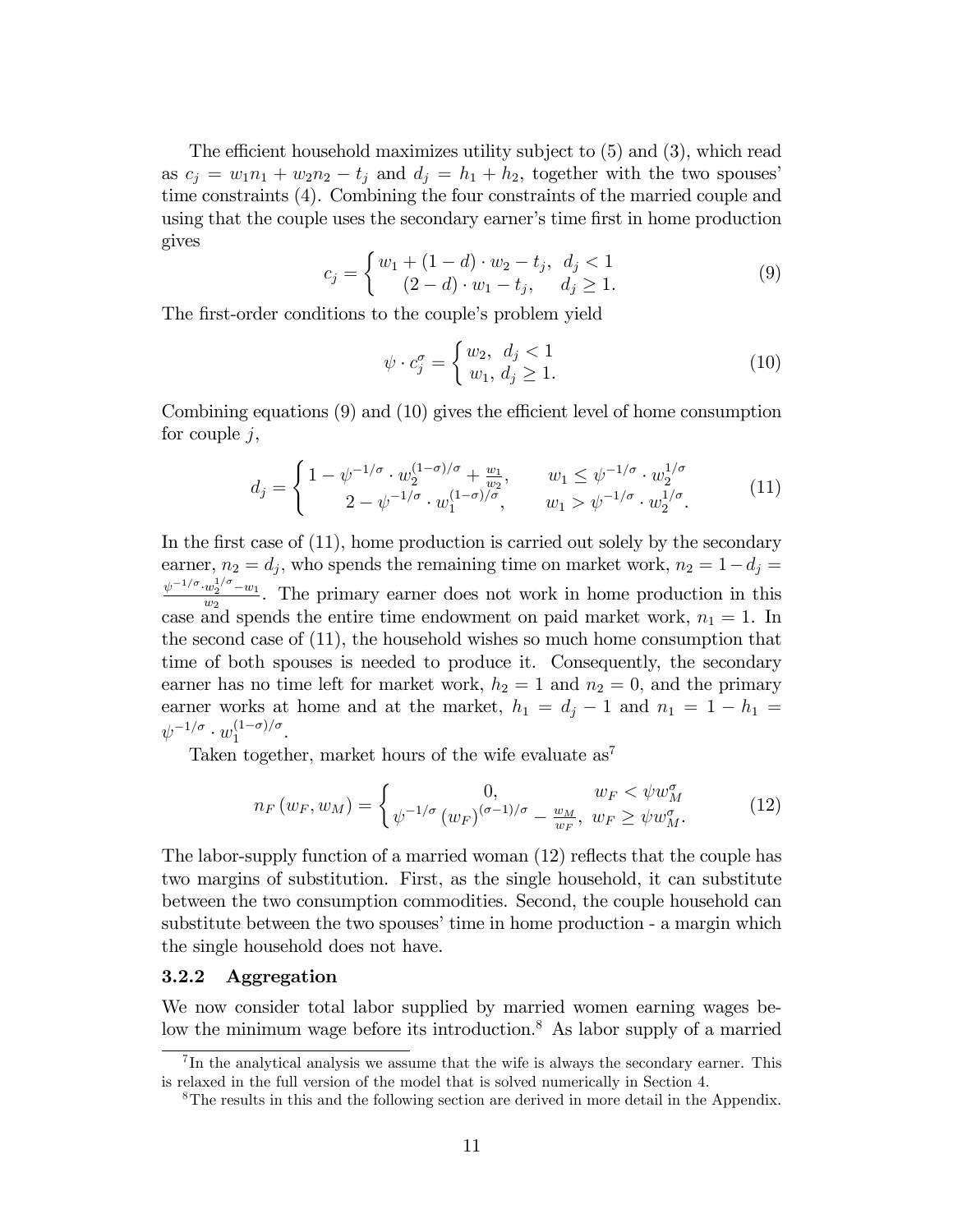woman depends on her own wage as well as on her husband's wage, see  $(12)$ , we also need to take into account to whom the considered women are married. Assuming random mating, total working hours of the considered group of married women are given by  $n_F = \int \int n_F (w_F, w_M) g_M(w_M) dw_M g_F(w_F) dw_F$ , where  $g_F(w_F)$  and  $g_M(w_M)$  denote the density functions of the considered married women's wages and their husbands' ones, respectively.<sup>9</sup>

We first determine average hours worked by married women who earn a specific wage  $w_F$ , that is we aggregate over their husbands' wages,  $\int n_F (w_F, w_M) g_M (w_M) dw_M$ . The aggregation gives

$$
n_F(w_F) = \begin{cases} 0 & , w_F < \psi w_{\min}^{\sigma} \\ \frac{1}{\overline{w} - w_{\min}} \cdot \begin{pmatrix} \psi^{-2/\sigma} w_F - \frac{1}{2} \psi^{-2/\sigma} \cdot w_F^{(2-\sigma)/\sigma} \\ -\psi^{-1/\sigma} w_{\min} \cdot w_F^{(\sigma-1)/\sigma} \\ + \frac{1}{2} w_{\min}^2 \cdot w_F^{-1} \end{pmatrix}, & w_F \ge \psi w_{\min}^{\sigma} \end{cases} (13)
$$

Using this, we can compute average hours of married women with wages below the minimum wage before its introduction:

$$
n_F = \int \int n_F (w_F, w_M) g_M (w_M) dw_M g_F (w_F) dw_F
$$
  
= 
$$
\frac{1}{(\overline{w} - w_{\min})} \begin{pmatrix} \left(\frac{1}{2} \psi^{-2/\sigma} + \frac{\sigma}{4} - \frac{1}{2} \ln \psi\right) w_{\min} \\ + \psi^{\frac{2}{\sigma}(\sigma - 1)} \frac{1}{2(2\sigma - 1)} \cdot w_{\min}^{2\sigma - 1} \\ - \frac{\sigma}{4} \psi^{-2/\sigma} w_{\min}^{(2-\sigma)/\sigma} - \frac{\sigma}{2\sigma - 1} \psi^{-1/\sigma} w_{\min}^{(2\sigma - 1)/\sigma} \\ - \frac{1}{2} (\sigma - 1) w_{\min} \cdot \ln w_{\min} \end{pmatrix} .
$$
(14)

#### 3.2.3 Comparative static analysis of the minimum wage

We now consider the effects of introducing a minimum wage  $w_{\text{min}}$  on labor supply of married women affected by this policy. Due to our assumptions on the wage distributions in this section, wages of the husbands of low-wage women are not affected by this policy.

Average labor supply after the introduction of the minimum wage can be determined by evaluating (13) at  $w_{\text{min}}$ :

$$
n_F^{m.w.} = \frac{1}{\overline{w} - w_{\min}} \left[ \left( \psi^{-2/\sigma} + \frac{1}{2} \right) w_{\min} - \frac{1}{2} \psi^{-2/\sigma} \cdot w_{\min}^{(2-\sigma)/\sigma} \right] \tag{15}
$$

where  $n_F^{m.w.}$  denotes average hours worked by married women affected by the minimum wage after its introduction.

In order to obtain a simple expression for  $\Delta n_F / n_F$ , we normalize  $w_{\min}$  to 1. This normalization does not affect the interpretation of  $\sigma$  but that of  $\psi$ .

<sup>&</sup>lt;sup>9</sup>In the quantitative analysis in Section 4, we relax the random-mating assumption and use the actually observed husband-wife wage pairs.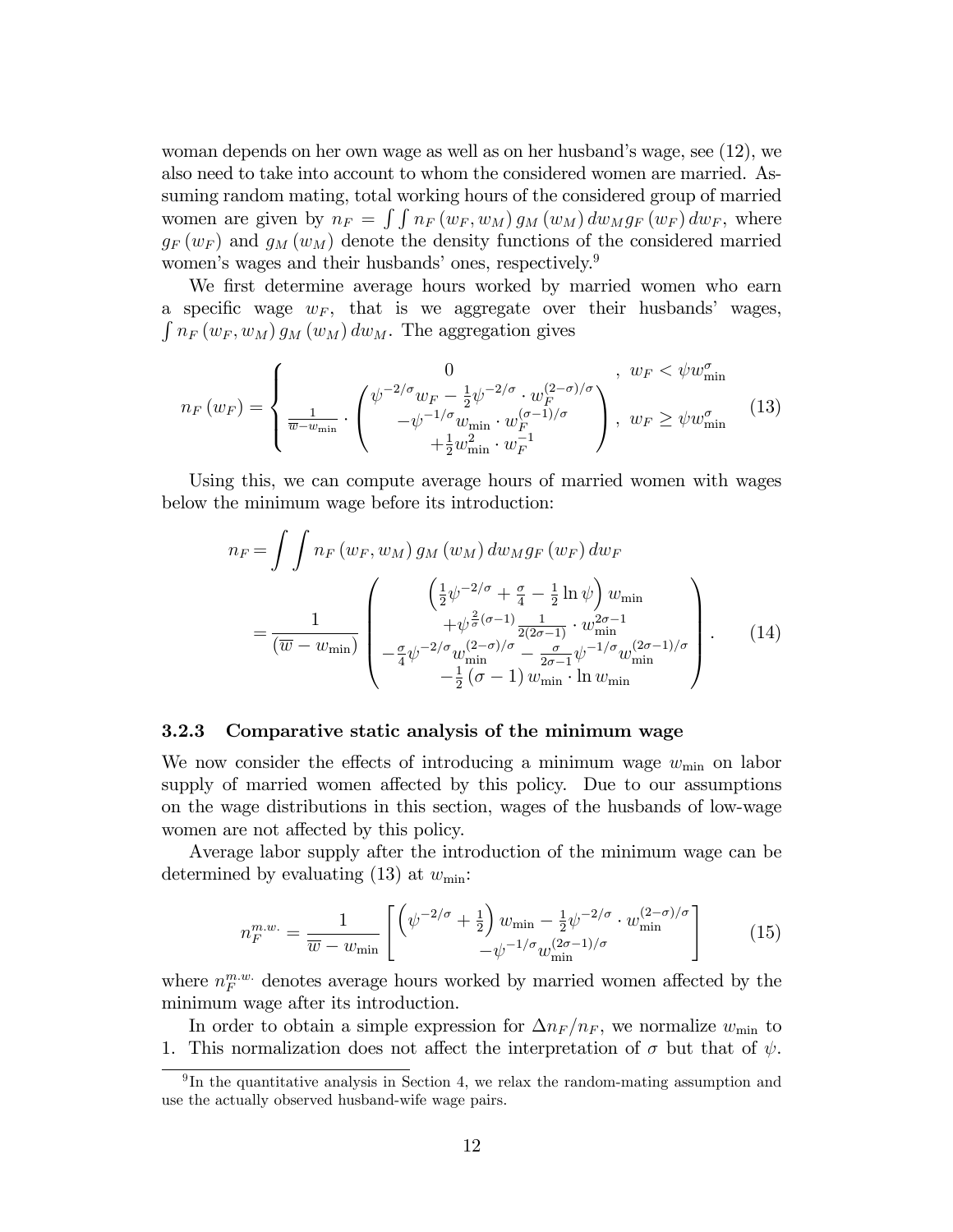Market consumption is now expressed in units of the minimum wage. This implies that, for at least some women with wages not above the minimum wage supplying positive hours to the market,  $\psi$  needs to be less than 1, see (13) where the participation threshold becomes  $w_F \geq \psi$ .

Applying the normalization, average hours worked of the considered married women with and without a minimum wage, respectively, simplify to

$$
n_F = \frac{\psi^{-2/\sigma}}{2(\overline{w}-1)} \left( 1 - \frac{2\sigma}{2\sigma - 1} \psi^{1/\sigma} + \left( \frac{\sigma}{2} - \ln \psi \right) \psi^{2/\sigma} - \frac{\sigma}{2} + \frac{1}{(2\sigma - 1)} \psi^2 \right)
$$
(16)

and

$$
n_F^{m.w.} = \frac{\psi^{-2/\sigma}}{2(\overline{w}-1)} \left(\psi^{1/\sigma} - 1\right)^2.
$$
 (17)

Comparing  $n_F$  and  $n_F^{m.w.}$  in equations (16) and (17), respectively, we can summarize the main results of the theoretical analysis of married women's behavior in two propositions:

**Proposition 1** The effect of the minimum wage on married women's labor supply is positive for all feasible parameter combinations,

$$
n_F^{m.w.} > n_F.
$$

(Proof: See Appendix A.2)

Proposition 1 states that, in contrast to the results obtained for single women, the effect of the minimum wage on the labor supply of married women is always positive. That is, even when the introduction of the minimum wage induces households to substitute towards home consumption ( $\sigma < 1$ ) the substitution away from female time in home production dominates.

**Proposition 2** The effect of the minimum wage on married women's labor supply exceeds that on single women's labor supply for all feasible parameter combinations,

$$
\frac{n_F^{m.w.} - n_F}{n_F} > \frac{\sigma - 1}{\sigma}.
$$

(Proof: See Appendix A.3)

Proposition 2 states that, even when the effect of the minimum wage on single women's labor supply is positive  $(\sigma > 1)$ , the effect on married women is even stronger. This is a consequence of the couple having a second margin of substitution (within home production) the effects of which enforce the effects of the substitution between the two commodities.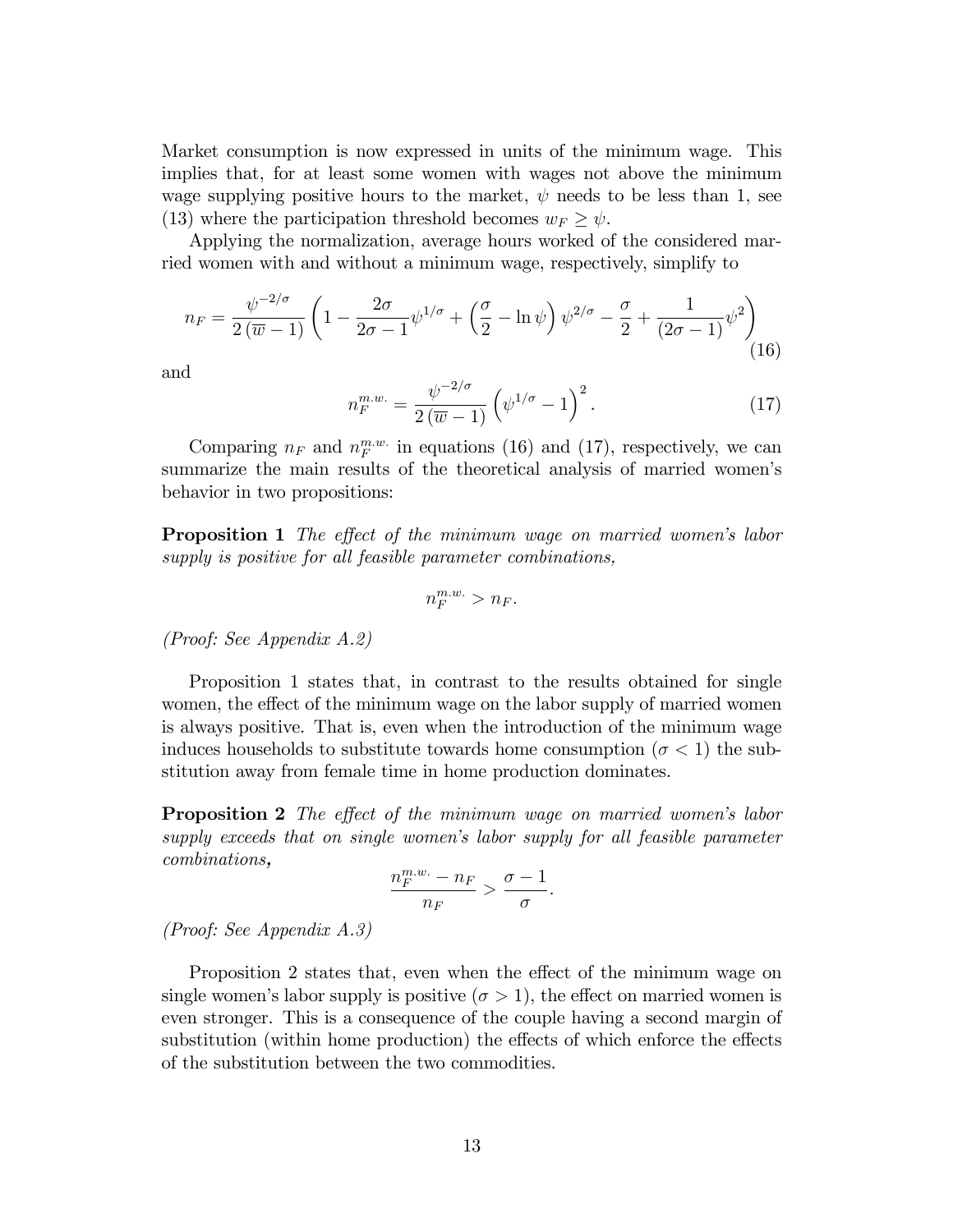## 4 Quantitative analysis

In this section, we evaluate the model quantitatively. We use the full model as outlined in Section 2 and relax the parameter restrictions imposed in Section 3. We further use the observed information on individual characteristics, such as gender, marital status, wages, number of children, and age from the micro data to predict hours decisions of individuals. We then aggregate these individual decisions to average labor supply of different population subgroups.

### 4.1 Data and descriptive statistics

We use micro data from the German Socioeconomic Panel (SOEP) for the year 2009 (wave 2010). We compute hourly wages as monthly labor earnings divided by monthly hours worked. The SOEP reports both gross and net wage income, which we use to calculate net and gross hourly wages. To compare wages to the minimum-wage levels discussed in the current political debate, we express wages in 2011  $\in$ .

Next to wages, we use information on gender, number of children currently living in the household, age, and marital status from the SOEP. We restrict the sample to main working age defined as 25 to 55 and to individuals with positive hours worked. The latter restriction mirrors our focus on labor demand at the intensive margin of the initially employed and circumvents problems of involuntary (i.e. demand-driven) unemployment which is absent from our analysis. Our assumptions on labor demand (see Section 2) thus break down to the assumption that hours worked at the intensive margin of the employed are supply-side determined.

We exclude the self-employed as they would reasonably not be affected by minimum-wage policies. We further restrict the sample to individuals who are either married with spouse present or not married and living alone. This allows us a clear distinction between singles and couples in our sample and circumvents problems of cohabitation. Our sample of married individuals consists of husband-wife pairs which are matched by the household identification number. In the model, we allow agents to allocate a weekly time endowment of 50 hours to market work and home production. In the data, we therefore drop individuals who work more than 50 hours per week but keep their information as determinants of their spouses' labor supply.

Table 1 summarizes descriptive statistics of our sample. We report summary statistics for different population subgroups, distinguishing by gender and marital status. In the policy experiments we perform below, we consider different levels of the minimum wage. Under the most generous policy the minimum wage will be set to  $\epsilon \leq 8.50$  net per hour. In Table 1, we therefore report the summary statistics also for potential receivers of the minimum wage, i.e. for those individuals reporting a lower net hourly wage than  $\epsilon \lesssim 8.50^{10}$ 

 $10$ The summary statistics are similar when we consider lower levels of the potential mini-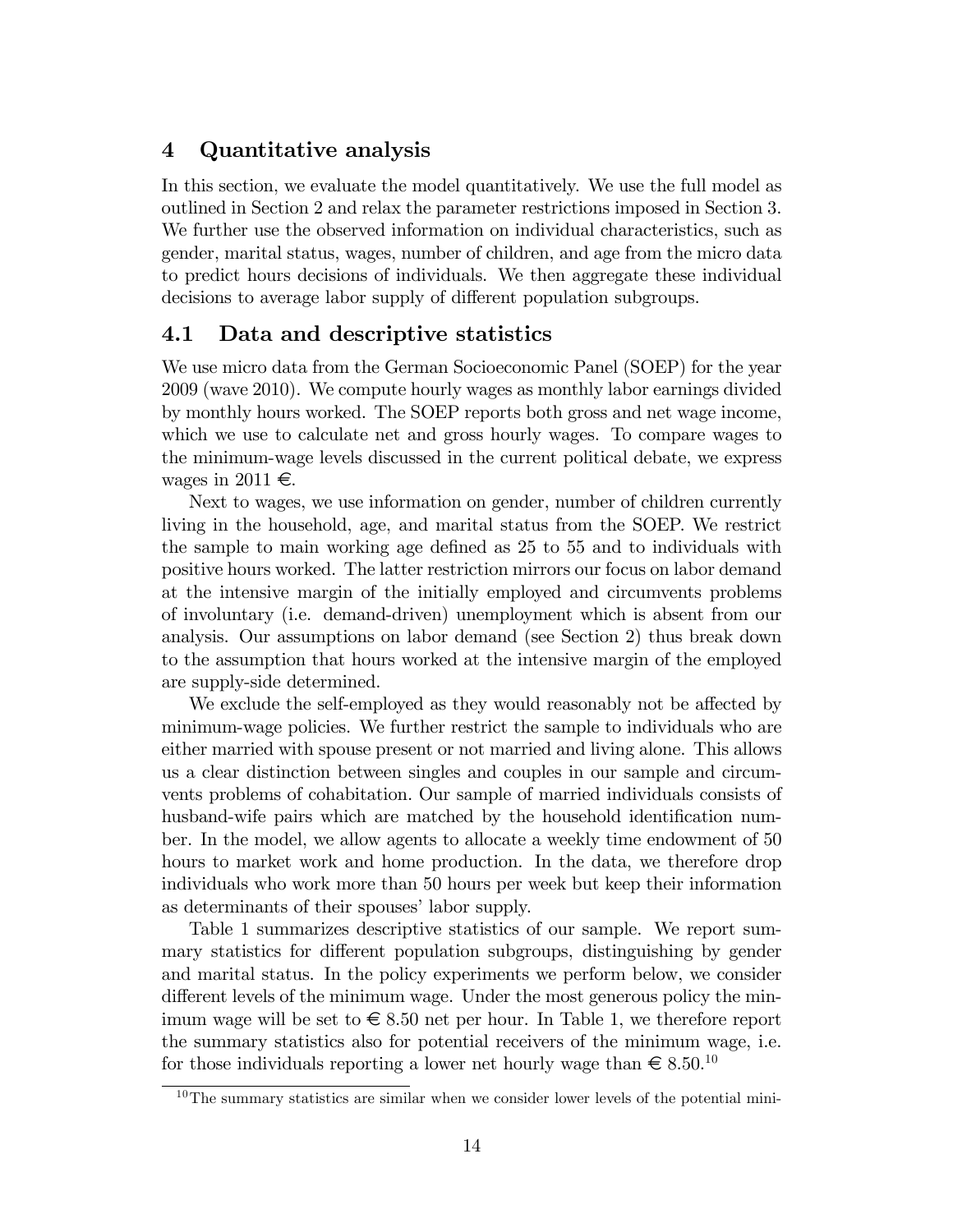|                       | no.  | gross |       | net wage | number   | years  | weekly | stdev. | part |
|-----------------------|------|-------|-------|----------|----------|--------|--------|--------|------|
|                       | obs. | wage  | own   | spouse   | children | of age | hours  | hours  | time |
| total sample          | 4672 | 16.60 | 10.95 |          | 0.69     | 42.35  | 34.41  | 12.91  | 0.24 |
| married men           | 1508 | 19.83 | 13.21 | 9.57     | 0.87     | 44.04  | 41.31  | 7.45   | 0.05 |
| married women         | 1713 | 14.55 | 9.57  | 13.11    | 0.88     | 41.91  | 27.61  | 13.48  | 0.44 |
| single men            | 611  | 16.64 | 10.70 |          | 0.09     | 40.36  | 38.73  | 10.82  | 0.11 |
| single women          | 840  | 14.93 | 9.92  |          | 0.42     | 41.70  | 32.74  | 13.27  | 0.26 |
| net wages $\leq 8.50$ | 1717 | 9.46  | 6.28  |          | 0.65     | 41.27  | 31.22  | 14.08  | 0.33 |
| married men           | 341  | 10.21 | 6.59  | 8.44     | 0.71     | 42.99  | 39.89  | 10.49  | 0.11 |
| married women         | 827  | 9.35  | 6.24  | 11.74    | 0.85     | 41.77  | 26.76  | 13.22  | 0.47 |
| single men            | 198  | 9.20  | 6.08  |          | 0.07     | 38.35  | 36.73  | 13.47  | 0.15 |
| single women          | 351  | 9.13  | 6.18  |          | 0.45     | 40.07  | 30.18  | 14.56  | 0.33 |

Table 1: Descriptive statistics.

Notes: Part time defined as weekly hours between 0 and 28.

A first important aspect from Table 1 is the gender composition of the lowwage sector. While the total sample is almost evenly divided in women and men, about two thirds of the individuals in the low-wage group are women. Again about two thirds of these women are married.

The table further shows group means of several variables that impact on labor supply in our model: wages (own and partner's), the number of children, and years of age. There is a gender wage gap with women's wages averaging only about 78% of those of men. In couples, we observe positive assortative mating in terms of wages, as individuals with low wages tend to be married to partners with below-average wages themselves. Children are positively correlated to wages with the exception of single mothers. There are no substantial age differences between groups. The column printed in bold displays average hours worked of the different population subgroups. One can see that women supply substantially less labor to the market. They also have higher variations in labor supply and much higher part-time rates.

## 4.2 Estimation and model fit

In the quantitative model analysis, we estimate the structural model using micro data. We then use predicted hours worked for individual households to calculate the group means of model hours (i.e. the modelís counterpart to the column "weekly hours" in Table 1) and evaluate the model fit with respect to these statistics. We estimate the model parameters by non-linear least squares. In the estimation, we use the information on marital status, gender, net wages, age, and number of children for every household in our sample to predict labor-supply decisions at the level of the household for a given set of model parameters (assuming a time endowment of 50 hours per

mum wage.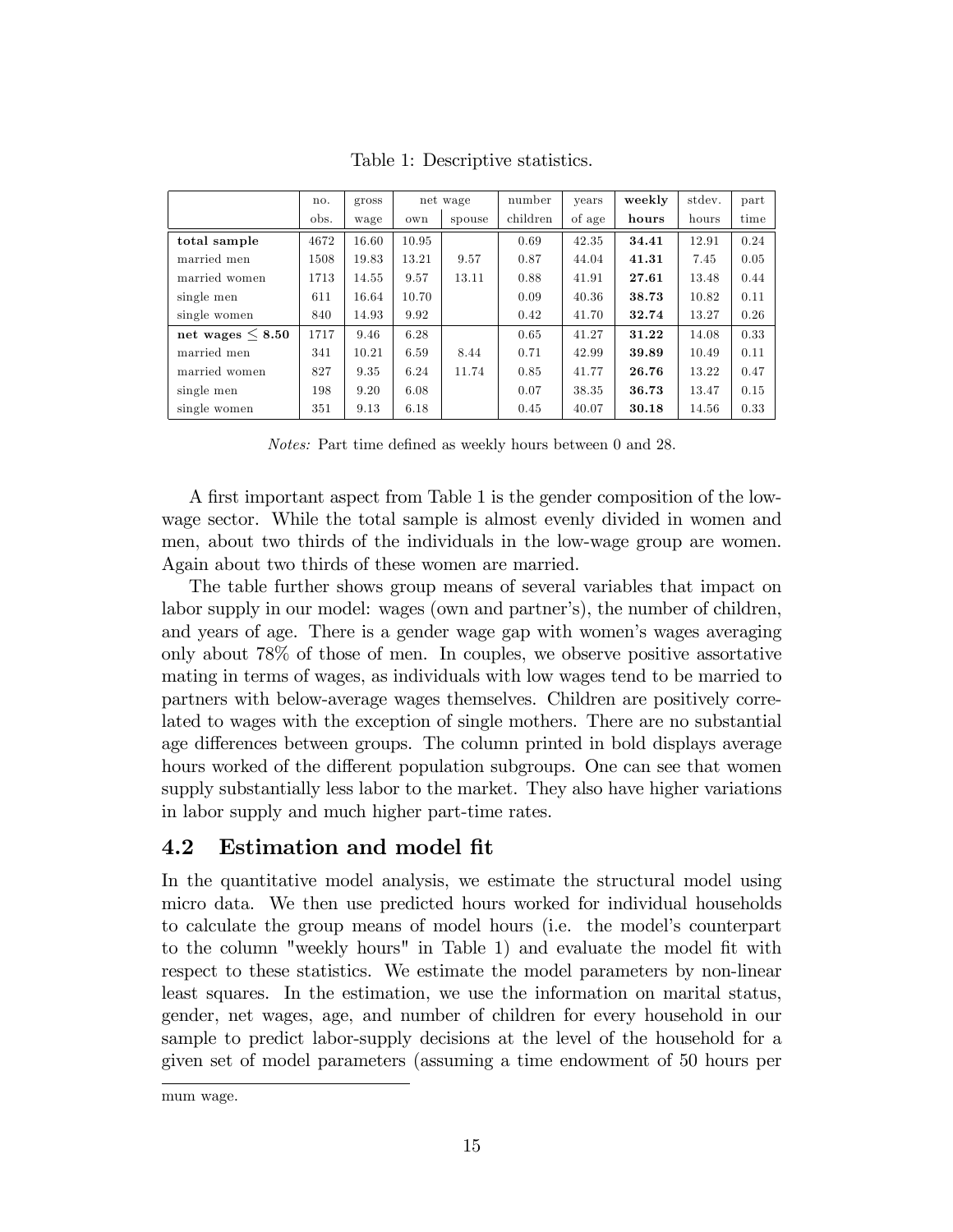week and individual). We then calculate the residuals to the actually observed working hours. In the estimation, we minimize the sum of the squared residuals using a direct search algorithm on the parameters.

Formally, let  $n_i^{emp}$  be the empirically observed weekly hours worked of individual *i* and denote by  $n^{mod}(\Theta,\Lambda_i)$  the model-predicted hours worked for individual *i* as a function of the model parameters collected in  $\Theta$  and the individualís observable characteristics (gender, marital status, net wage, number of children, age, and - if married - the same characteristics for the spouse) collected in  $\Lambda_i$ , and the net wage. The vector of point estimates,  $\Theta^*$ , satisfies<sup>11</sup>

$$
\Theta^* = \min_{\Theta} \sum_i \left( n^{mod} \left( \Theta, \Lambda_i \right) - n_i^{emp} \right)^2.
$$

We estimate a subset of the model parameters and apply restrictions on other parameters which are difficult to estimate within our set-up. The preference parameters  $\phi_1, \phi_2, \phi_3$  are hard to identify separately, so that we restrict preferences to the standard constant elasticity of substitution type,  $\phi_1 = \phi_2 = \phi_3 = \phi$ . Since the SOEP does not provide information on individual spouses' consumption within couples, we set the private-good component of market consumption to  $\nu = 1^{12}$  For simplicity, we set  $\phi^h \to 1$  which results in Cobb-Douglas technology for couples,  $d_j = \chi_c \cdot h_M^{1-\theta} \cdot h_F^{\theta}$ , where  $\chi_c = \chi_M \cdot \chi_F$  is couples' total factor productivity in home production and  $\theta = \chi_F / (\chi_M + \chi_F)$ is the female production elasticity. Note that  $\phi^h \to 1$  does not impact on singles' home production technology which is linear. Since we cannot observe individuals' productivities in home production,  $\chi_i$ , we assume that home productivities differ only at the level of population subgroups. Specifically, we estimate home productivity levels for couples, male singles and female singles, denoted by  $\chi_c$ ,  $\chi_m$ , and  $\chi_f$ , respectively. In summary, the vector of parameters to be estimated is  $\Theta = \{\phi, \psi_0, \gamma, \alpha_1, \alpha_2, \theta, \chi_c, \chi_m, \chi_f\}.$ 

The estimated parameter values are reported in Table 2. In general, the estimation results are well in line with previous findings of the literature. For instance, the estimated elasticity of substitution between market and home consumption,  $\phi$ , is about 1.5. For married couples, Rupert et al. (1995) report substitution elasticities ranging from 1.57 to 4. McGrattan et al. (1993) find a similar elasticity of 1.62.

The valuation of home consumption is a function of the number of children and of age. Our estimation results lead to an average valuation of home consumption in our sample of 1.3 which is well in the parameter range used by Perli (1998). Concerning the effects of children, our estimation results imply that a child increases the valuation for home consumption of the average individual by about one third. van Klaveren et al. (2008) also estimate the

<sup>&</sup>lt;sup>11</sup>Standard errors are obtained using the bootstrap.

<sup>&</sup>lt;sup>12</sup>We found that the estimation results are hardly affected by the value for  $\nu$ .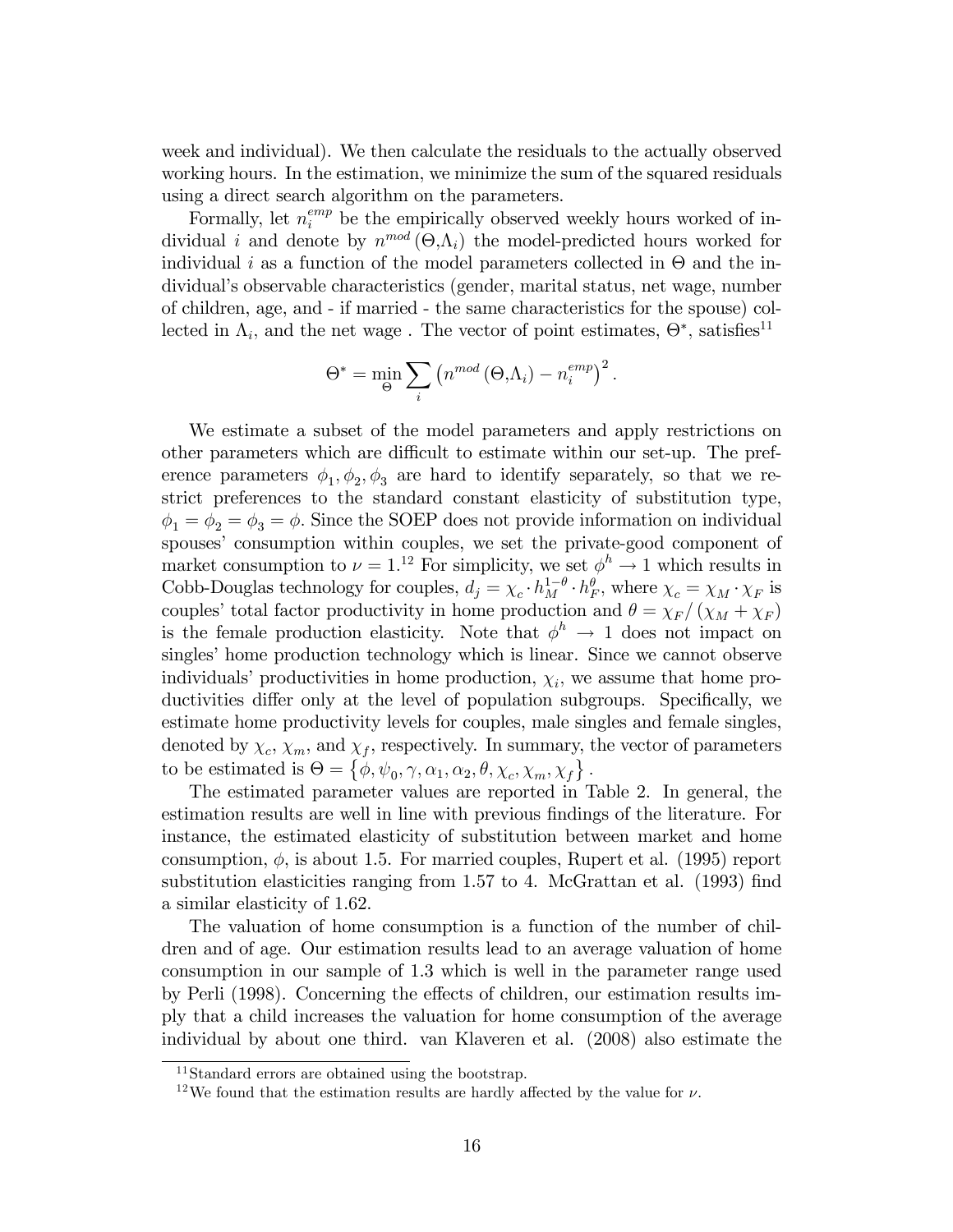|            |                                                | point    | standard |
|------------|------------------------------------------------|----------|----------|
| parameter  | interpretation                                 | estimate | error    |
| Φ          | elasticity of substitution between $c$ and $d$ | 1.493    | (0.069)  |
| $\psi_0$   | unconditional valuation of home cons.          | 0.998    | (0.162)  |
| $\gamma$   | effect of children on val. of home cons.       | 0.329    | (0.056)  |
| $\alpha_1$ | age effect valuation of home consumption       | $-0.284$ | (0.096)  |
| $\alpha_2$ | $age2$ effect valuation of home consumption    | 2.272    | (0.494)  |
| $\theta$   | female home production elasticity              | 0.654    | (0.014)  |
| $\chi_c$   | couples' TFP in home production                | 0.353    | (0.161)  |
| $\chi_m$   | male singles' home productivity                | 0.502    | (0.223)  |
| $\chi$ f   | female singles' home productivity              | 1.355    | (0.498)  |

Table 2: Parameter values.

*Notes:* Age scaled to  $b_i = (years \text{ of age - } 40) / 40$ .

effects of children on the valuation of home consumption and differentiate between genders. Our estimate is close to the average of their results which show considerably stronger effects for women but statistically insignificant effects for men. Further, the age pattern of the home valuation is convex  $(\alpha_2 > 0)$ . This is similar to Bonin et al.  $(2002)$ , who allow for age and age squared affecting the preference for non-market time and find evidence for a significantly convex age pattern in this preference. In turn, this implies a concave pattern of labor supply over the life cycle which is well known empirically (see e.g. Attanasio et al. 2008).

The estimated female elasticity in home production is about 0.65. This estimate is well in line with observed relative average home hours of husbands and wives. In the German time-use survey of 2002, married womenís time in home production is about twice that of their husbands.<sup>13</sup> In our sample, the average wife-husband wage ratio is about 75%, see Table 1. This implies that the ratio of female to total opportunity costs of home production, which is equal to  $\theta$ , is about 0.6. The estimated levels of the productivity parameters  $\chi_c$ ,  $\chi_m$ , and  $\chi_f$  depend e.g. on the scaling of nominal wage rates. The estimation results plausibly imply that single women are more productive in home production than male singles.

To illustrate the fit of the model, we use the model to predict individual labor-supply decisions and then calculate average hours worked for different population groups, as we did in Table 1 using the SOEP data. Table 3 shows mean hours worked for the total sample and for the population subgroups both in the SOEP data and as predicted by the model. The estimated model shows a good fit to the empirical distribution of hours worked. The model matches well the ordering of hours worked by group and also the absolute levels of

<sup>&</sup>lt;sup>13</sup>This refers to parents aged 30-44, see the time budget evaluation of the German Federal Statistical Office.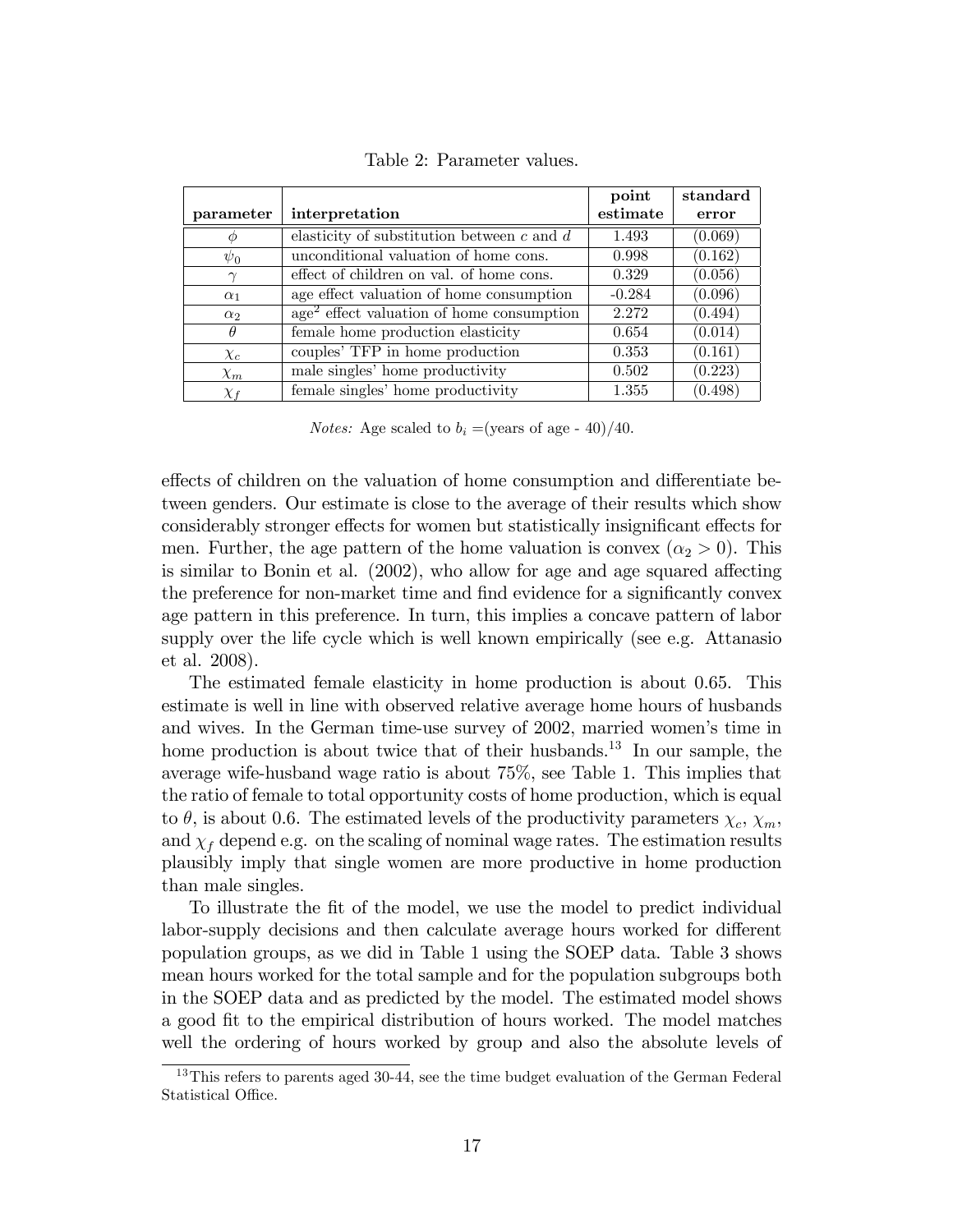|                       | SOEP  | baseline | difference |
|-----------------------|-------|----------|------------|
|                       | data  | model    | model-data |
| total sample          | 34.41 | 35.74    | 1.33       |
| married men           | 41.31 | 42.55    | 1.24       |
| married women         | 27.61 | 30.36    | 2.75       |
| single men            | 38.73 | 38.79    | 0.06       |
| single women          | 32.74 | 32.26    | $-0.48$    |
| net wages $\leq 8.50$ | 31.22 | 30.54    | $-0.67$    |
| married men           | 39.89 | 39.72    | $-0.17$    |
| married women         | 26.76 | 25.84    | $-0.93$    |
| single men            | 36.73 | 36.23    | $-0.50$    |
| single women          | 30.18 | 29.51    | $-0.67$    |

Table 3: Average hours worked in total sample and in population subgroups, SOEP vs. model.

average working hours. From the lower part of Table 3 one can see that the model matches particularly closely the mean hours worked by individuals in the low-wage sector. This is important as, in the policy experiments we consider below, we focus on the labor-supply decisions of individuals who are potentially a§ected by the minimum-wage policy. The summary statistics of hours worked for individuals in this low-wage sector show that for no group, the deviation from the empirical counterpart is larger than one hour. The average deviation is only about 40 minutes.

#### 4.3 Policy experiments

Since the estimated model is successful in replicating the average hours worked of the different population subgroups, we use it to analyze the effects of introducing subsidized minimum wages. As in the theoretical model, we implement the minimim wage as a wage subsidy, i.e. the government adds on the current hourly wage (offer) and pays the difference to the minimum wage (modelled as negative tax rates,  $\tau_i < 0$ , for the recipients). We run a total of eight policy experiments which differ in the level of the minimum wage, its tax implications, and in the way the wage subsidy is financed.

We distinguish between two different ways of financing the wage subsidy. Under the first strategy, the wage subsidy is financed in a lump-sum way not a§ecting the net hourly wage of any individual other than the minimum-wage recipients. Under the second financing strategy, the government finances the wage subsidy through additional labor income taxation. We model the tax increase proportionally, i.e. every agent with an hourly wage above the minimum wage suffers the same percentage reduction in net hourly wages.<sup>14</sup> Labor

<sup>&</sup>lt;sup>14</sup>This implies that some agents with prior net hourly wages above the minimum wage fall below it due to the additional taxation of labor income. These agents then become minimum-wage receivers.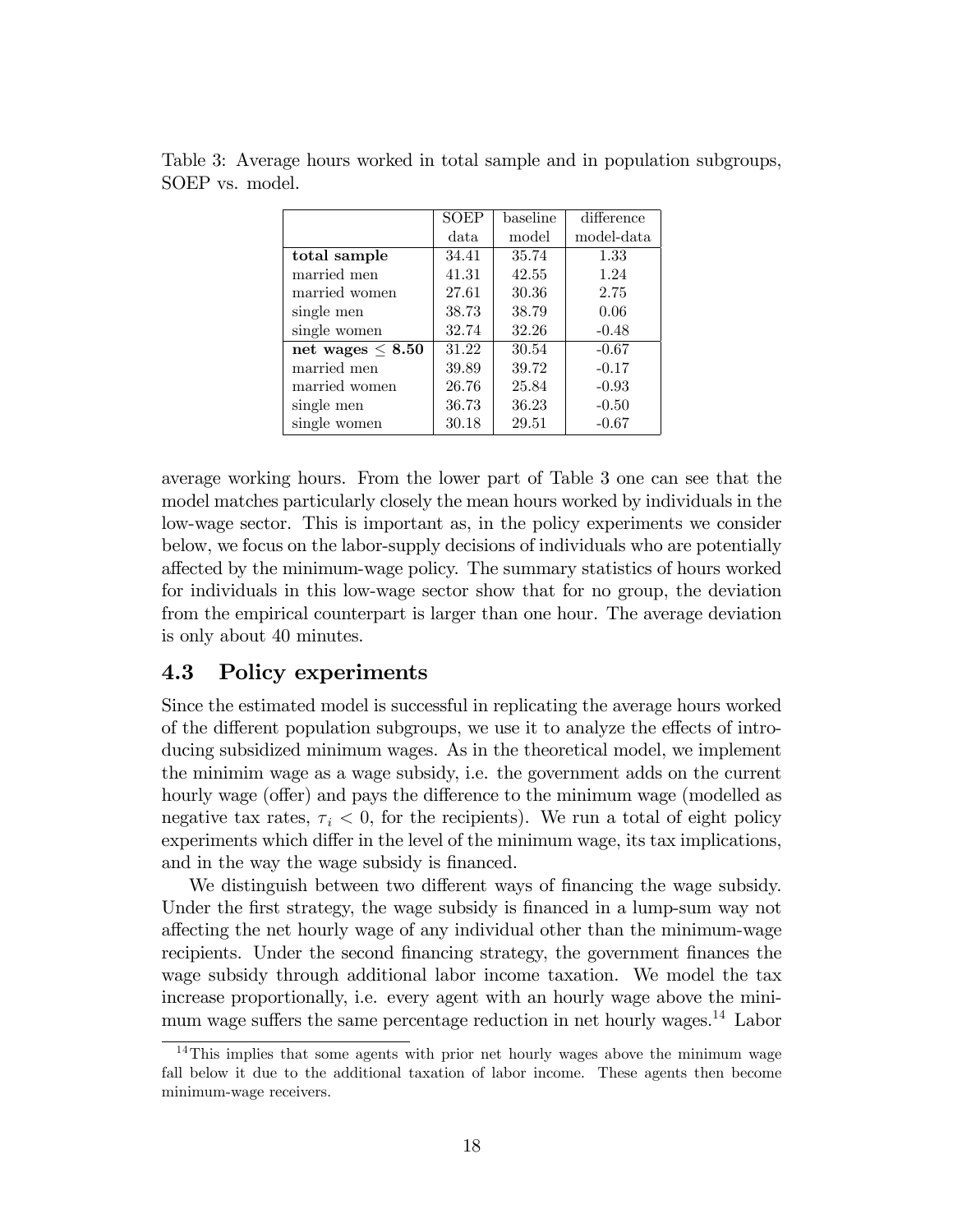income taxation is increased so that the additional revenues exactly cover the costs of the wage subsidy to the government's budget (details on how this is calculated are provided below).

We also consider four different scenarios concerning the level of the minimum wage and its tax implications. We consider minimum wages in the range of  $\epsilon$  7.50 to  $\epsilon$  9.50 per hour, which is the range suggested in the current political debate.<sup>15</sup> In the model, it is the net hourly wage that is decisive for the labor-supply decision. We therefore convert the discussed gross levels for the minimum wage into the resulting net wages.

In four baseline experiments, we consider net minimum hourly wages of  $\epsilon$ 6.00 (lump-sum financed in experiment I and tax-financed in experiment II) and  $\epsilon$  7.25 (experiments III and IV) which correspond to about  $\epsilon$  7.50 and  $\epsilon \in (9.50 \text{ gross}, \text{respectively.}^{16} \text{ In further experiments}, \text{ we take an extreme view}$ and interpret the minimum-wage level discussed in the political debate as a net wage. Specifically, we consider a medium minimum wage of  $\epsilon \leq 8.50$  as a net wage, for which the gross minimum wage would have to be about  $\epsilon \leq 11.85$ (experiments V and VI). The latter experiments are meant to illustrate the effects of a very generous minimum wage. In two final experiments, we take into account particularities of the German tax system which includes wide differences in effective tax rates not only by income, but also by marital status and parenthood. In particular married women can have relatively high effective marginal tax rates. To capture this, we consider a gross hourly minimum wage of  $\epsilon$  9.50 without compensation for differences in marginal tax rates in experiments VII and VIII. Specifically, single individuals with children (belonging to tax class 2) enjoy a net minimum wage of  $\epsilon$  7.28 per hour but married individuals whose spouses do not belong to the group of recipients (tax class 5) only receive  $\epsilon$  6.03 net per hour. For all other individuals, the effective net hourly minimum wage is set to  $\in 7.12$  (tax classes 1 and 4).<sup>17</sup>

An advantage of our structural approach is that we can also quantify the costs of the policy and the associated disincentive effects on those who have to pay for it. To investigate these equilibrium relations, we evaluate labor-supply reactions also of those individuals who do not receive the minimum wage. We further evaluate the costs of the policy to the government's budget, the additional gross income generated through the increases in hours worked, and the reduction in net hourly wages necessary to tax-Önance the wage subsidies. These measures are calculated as follows. Let  $\Omega(w_{\min})$  denote the set of receivers of a minimum wage  $w_{\min}$ ,  $\tilde{w}_i$  be the individual's pre-policy net wage and N be the number of individuals in the sample. The per-capita costs of the wage

<sup>&</sup>lt;sup>15</sup>Also other European countries such as France, Belgium, and the Netherlands have minimum wages which lie about  $\in$  9.00 gross per hour.

<sup>16</sup>For details on taxation of low labor income in Germany, see Appendix B.

<sup>&</sup>lt;sup>17</sup>Tax class 3 is irrelevant for our analysis as it applies to married individuals with relatively high incomes, i.e. not to receivers of the minimum wage.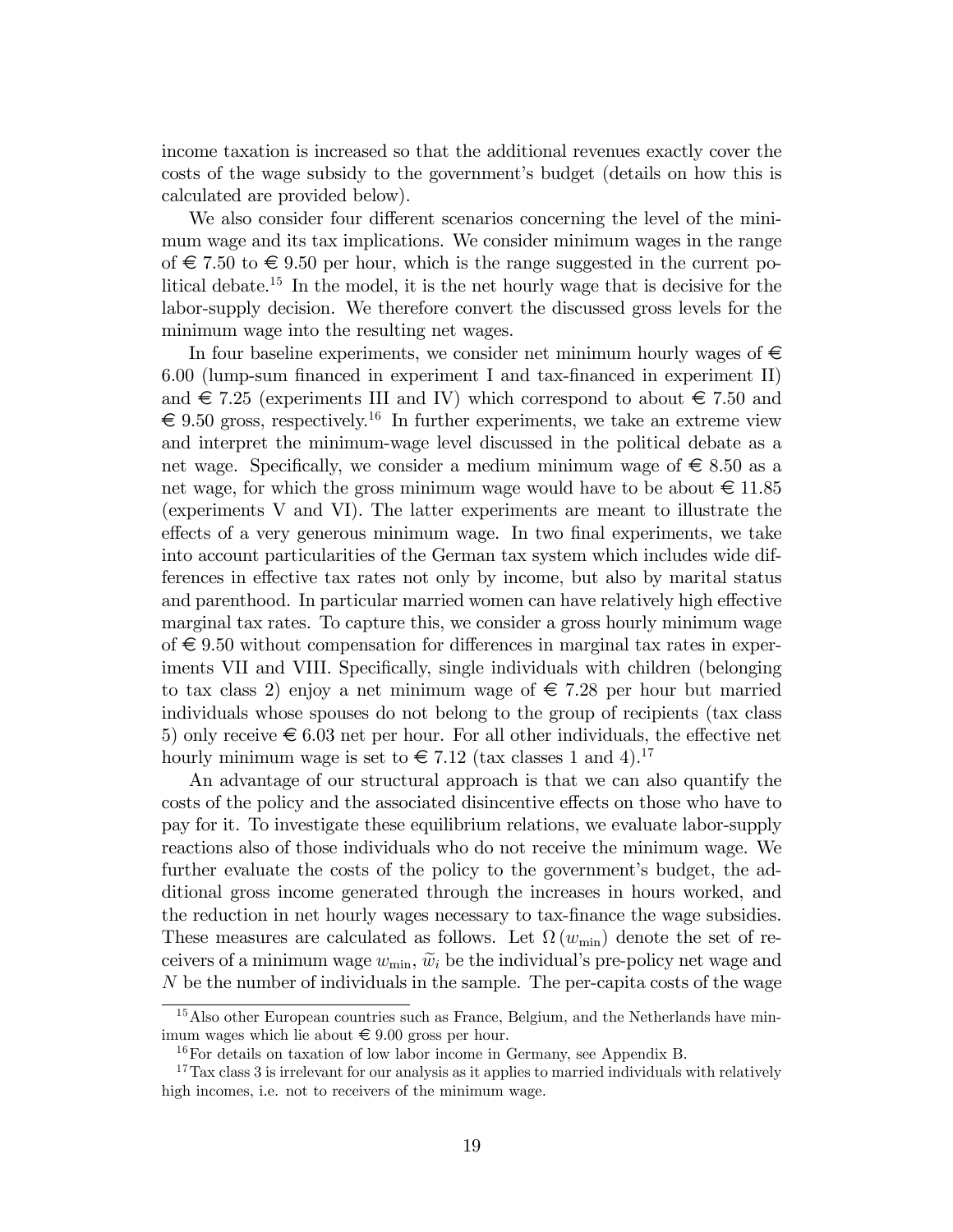subsidy to the public budget evaluate as  $\frac{1}{N} \sum_{i \in \Omega(w_{\min})} (w_{\min} - \widetilde{w}_i) \cdot n_i (w_{\min}).$ The additional income is given by  $\frac{1}{N} \sum a_i \cdot (n_i (w_{\min}) - n_i (\widetilde{w}_i))$  and captures both, gross income increases of recipients and decreases in gross incomes of non-recipients. The required increase in labor income taxation  $\tau^*(w_{\min})$  solves  $\sum_{i \notin \Omega(w_{\min})} \tau^*(w_{\min}) \cdot \widetilde{w}_i \cdot n_i(w_i) = \sum_{i \in \Omega(w_{\min})} (w_{\min} - \widetilde{w}_i) \cdot n_i(w_{\min}).$ 

## 4.4 Results of policy experiments

Table 4 summarizes the results of the policy experiments. Columns I through VIII refer to experiments I-VIII discussed above. The first row shows the percentage change in average hours for the total sample. The next four rows refer to the population subgroups formed by gender and marital status. The second block in Table 4 shows the corresponding results for individuals who are affected by the minimum wage, again separately for all receivers and disaggregated by gender and marital status. The third block refers to individuals who do not receive the minimum wage. The final block of the table reports the costs of the policy to the governmentís budget, the additional gross income, the necessary change in labor-income taxation, and the closure of the average gender gap in net wages (percentage points) as an additional statistic.

The first two columns in Table 4 show the results of introducing a wage subsidy that generates an effective minimum wage of  $\epsilon$  6.00 net per hour corresponding to about  $\epsilon$  7.50 gross. This policy has only a small effect on total labor supply, as average hours worked of all individuals in the sample are predicted to increase by not more than 1.51%. The relatively small response of total labor supply to the introduction of the wage subsidy is in line with the findings of Bonin et al. (2002), who analyze different wage subsidies.

However, in contrast to the small overall labor-supply effects, some population groups display substantial changes in labor supply, as demonstrated analytically in Section 3. In particular, married women with prior net wages below the minimum wage increase their labor supply by almost 30%. Also single female recipients of the minimum wage increase labor supply by about 13% while the effect is considerably weaker for male recipients.

Note that these effects in the low-wage sector have a relatively small effect on total labor supply even if disaggregated by gender and marital status. The strong rise in labor supply of married women in the low-wage sector translates into an increase of only about 3.5% in total hours of married women. Average hours of all single women increase even more weakly and those of the two male groups only by less than one percent.

Single non-recipients do not react to a lump-sum financed minimum wage subsidy. However, married non-recipients slightly decrease working hours on average which reflects that these individuals tend to work more in home production after the introduction of the minimum wage due to the increased net wages of some of their spouses.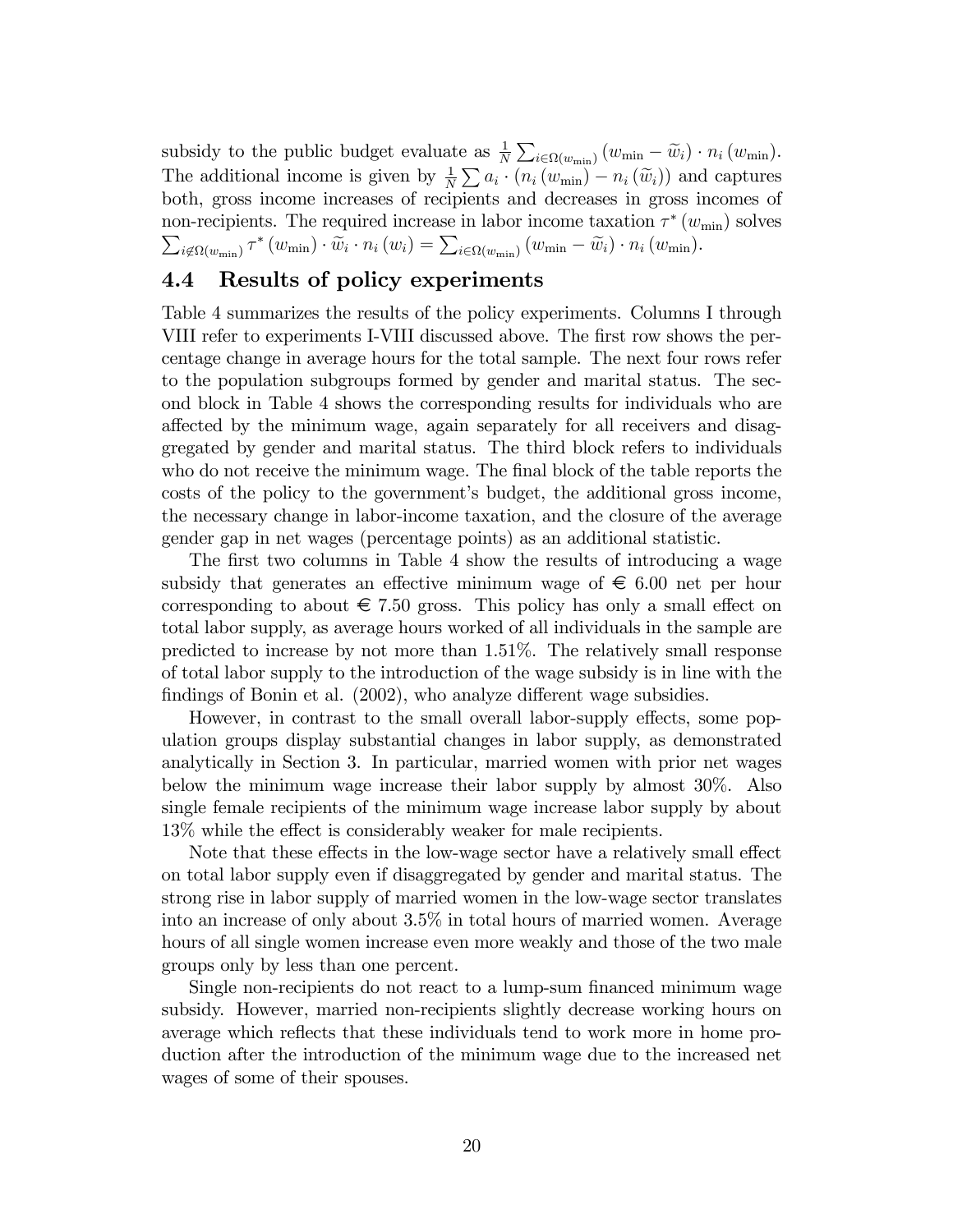|                                          | $\ominus$                                                                                                                                                                                                | $\widehat{\Xi}$                                                                | $\left( \Pi \right)$                            | $\left(\overline{\mathbf{N}}\right)$                                                                                        | $\widetilde{\Sigma}$                                                                                     | $(\overline{\Sigma})$                                                                                                                                                                                                                                                                                                                     | IIA)                                                                                                                                                                                                                                                                      | (VIII)                               |
|------------------------------------------|----------------------------------------------------------------------------------------------------------------------------------------------------------------------------------------------------------|--------------------------------------------------------------------------------|-------------------------------------------------|-----------------------------------------------------------------------------------------------------------------------------|----------------------------------------------------------------------------------------------------------|-------------------------------------------------------------------------------------------------------------------------------------------------------------------------------------------------------------------------------------------------------------------------------------------------------------------------------------------|---------------------------------------------------------------------------------------------------------------------------------------------------------------------------------------------------------------------------------------------------------------------------|--------------------------------------|
|                                          | € 6.00 net                                                                                                                                                                                               |                                                                                | $€7.25$ net                                     |                                                                                                                             | Ψ                                                                                                        | $8.50$ net                                                                                                                                                                                                                                                                                                                                |                                                                                                                                                                                                                                                                           | diff. net levels                     |
|                                          |                                                                                                                                                                                                          | approx. $\in$ 7.50 gross)                                                      |                                                 | (approx. $\in 9.50$ gross)                                                                                                  |                                                                                                          | (approx. $\in$ 11.85 gross)                                                                                                                                                                                                                                                                                                               | $(\in 9.50 \text{ gross})$                                                                                                                                                                                                                                                |                                      |
|                                          | coms dum                                                                                                                                                                                                 | prop. tax                                                                      | cans dum                                        | prop. tax                                                                                                                   | ans dum                                                                                                  | prop. tax                                                                                                                                                                                                                                                                                                                                 | amp sum                                                                                                                                                                                                                                                                   | prop. tax                            |
| total average hours                      |                                                                                                                                                                                                          |                                                                                |                                                 |                                                                                                                             |                                                                                                          |                                                                                                                                                                                                                                                                                                                                           |                                                                                                                                                                                                                                                                           |                                      |
| married men                              |                                                                                                                                                                                                          |                                                                                |                                                 |                                                                                                                             |                                                                                                          | $3.12$<br>$0.02$                                                                                                                                                                                                                                                                                                                          |                                                                                                                                                                                                                                                                           |                                      |
| married women                            | $1.51$<br>$0.27$<br>$0.42$<br>$0.76$<br>$1.45$                                                                                                                                                           | $1.36$<br>$1.7$<br>$3.33$<br>$0.63$                                            | $2.45$<br>$0.57$<br>$0.513$<br>$0.13$<br>$0.13$ | $2.17$<br>$0.53$<br>$0.84$                                                                                                  | $3.51$<br>$0.51$<br>$0.41$<br>$0.68$<br>$1.60$                                                           | $8.28$<br>1.09                                                                                                                                                                                                                                                                                                                            | $1.75$<br>$0.33$<br>$0.10$<br>$1.09$<br>$2.09$                                                                                                                                                                                                                            |                                      |
| single men                               |                                                                                                                                                                                                          |                                                                                |                                                 |                                                                                                                             |                                                                                                          |                                                                                                                                                                                                                                                                                                                                           |                                                                                                                                                                                                                                                                           |                                      |
| single women                             |                                                                                                                                                                                                          | 1.23                                                                           |                                                 | $1.67\,$                                                                                                                    |                                                                                                          | $2.30\,$                                                                                                                                                                                                                                                                                                                                  |                                                                                                                                                                                                                                                                           |                                      |
| min. wage recipients                     |                                                                                                                                                                                                          |                                                                                |                                                 | $\sqrt{14.49}$                                                                                                              |                                                                                                          |                                                                                                                                                                                                                                                                                                                                           |                                                                                                                                                                                                                                                                           |                                      |
| married men                              |                                                                                                                                                                                                          |                                                                                |                                                 |                                                                                                                             |                                                                                                          |                                                                                                                                                                                                                                                                                                                                           |                                                                                                                                                                                                                                                                           |                                      |
| married women                            | $\frac{16.97}{7.02}$<br>7.02<br>6.81                                                                                                                                                                     | $\frac{17.54}{7.18}$<br>$\frac{88.96}{6.98}$                                   |                                                 | $\begin{array}{c} 5.16 \\ 24.99 \\ 5.66 \\ 9.38 \end{array}$                                                                |                                                                                                          |                                                                                                                                                                                                                                                                                                                                           |                                                                                                                                                                                                                                                                           |                                      |
| single mer                               |                                                                                                                                                                                                          |                                                                                |                                                 |                                                                                                                             |                                                                                                          |                                                                                                                                                                                                                                                                                                                                           |                                                                                                                                                                                                                                                                           |                                      |
| single women                             | 13.03                                                                                                                                                                                                    | $\begin{array}{c} 13.27 \\ 13.27 \\ -0.21 \\ 44 \\ -0.12 \\ -0.22 \end{array}$ |                                                 |                                                                                                                             | $\frac{12.10}{4.04}$<br>$\frac{4.39}{5.49}$<br>$\frac{8.06}{8.06}$                                       | $\begin{array}{c c} 12.83 \\ 12.50 \\ 4.20 \\ 5.52 \\ 6.51 \\ -0.00 \\ -0.00 \\ -0.00 \\ -0.00 \\ -0.00 \\ -0.00 \\ -0.00 \\ -0.00 \\ -0.00 \\ -0.00 \\ -0.00 \\ -0.00 \\ -0.00 \\ -0.00 \\ -0.00 \\ -0.00 \\ -0.00 \\ -0.00 \\ -0.00 \\ -0.00 \\ -0.00 \\ -0.00 \\ -0.00 \\ -0.00 \\ -0.00 \\ -0.00 \\ -0.00 \\ -0.00 \\ -0.00 \\ -0.00$ | $\frac{1}{12}$ , $\frac{5}{5}$ , $\frac{27}{5}$ , $\frac{1}{5}$ , $\frac{1}{5}$ , $\frac{6}{5}$ , $\frac{16}{5}$ , $\frac{16}{5}$ , $\frac{16}{5}$ , $\frac{16}{5}$ , $\frac{16}{5}$ , $\frac{16}{5}$ , $\frac{16}{5}$ , $\frac{16}{5}$ , $\frac{16}{5}$ , $\frac{16}{5}$ |                                      |
| non-recipients                           | $\frac{1}{2}$<br>$\frac{1}{2}$<br>$\frac{1}{2}$<br>$\frac{1}{2}$<br>$\frac{1}{2}$<br>$\frac{1}{2}$<br>$\frac{1}{2}$<br>$\frac{1}{2}$<br>$\frac{1}{2}$<br>$\frac{1}{2}$<br>$\frac{1}{2}$<br>$\frac{1}{2}$ |                                                                                |                                                 | $\begin{array}{c} \n\overline{31} \\ \overline{10}42 \\ \overline{10}69 \\ \overline{10}23 \\ \overline{10}22\n\end{array}$ |                                                                                                          |                                                                                                                                                                                                                                                                                                                                           |                                                                                                                                                                                                                                                                           |                                      |
| married men                              |                                                                                                                                                                                                          |                                                                                |                                                 |                                                                                                                             |                                                                                                          |                                                                                                                                                                                                                                                                                                                                           |                                                                                                                                                                                                                                                                           |                                      |
| married women                            |                                                                                                                                                                                                          |                                                                                |                                                 |                                                                                                                             |                                                                                                          |                                                                                                                                                                                                                                                                                                                                           |                                                                                                                                                                                                                                                                           |                                      |
| single men                               |                                                                                                                                                                                                          |                                                                                |                                                 |                                                                                                                             |                                                                                                          |                                                                                                                                                                                                                                                                                                                                           |                                                                                                                                                                                                                                                                           |                                      |
| single women                             |                                                                                                                                                                                                          |                                                                                |                                                 |                                                                                                                             | $\frac{1}{9}$<br>$\frac{37}{13}$<br>$\frac{44}{9}$<br>$\frac{64}{9}$<br>$\frac{60}{9}$<br>$\frac{60}{9}$ |                                                                                                                                                                                                                                                                                                                                           |                                                                                                                                                                                                                                                                           |                                      |
|                                          |                                                                                                                                                                                                          |                                                                                |                                                 |                                                                                                                             |                                                                                                          |                                                                                                                                                                                                                                                                                                                                           |                                                                                                                                                                                                                                                                           |                                      |
| costs of policy $(\infty/\mathrm{week})$ | $5.98$<br>$1.46$                                                                                                                                                                                         |                                                                                | 14.02                                           |                                                                                                                             | 27.77                                                                                                    |                                                                                                                                                                                                                                                                                                                                           | 9.66<br>1.86                                                                                                                                                                                                                                                              |                                      |
| add. income $(\epsilon/weck)$            |                                                                                                                                                                                                          | 5.99<br>0.82<br>1.47                                                           | $2.95\,$                                        | 3.<br>1.525<br>1.325                                                                                                        | $4.98\,$                                                                                                 | $\begin{array}{c} 26.91 \\ 2.35 \\ 2.35 \\ 8.51 \\ \end{array}$                                                                                                                                                                                                                                                                           |                                                                                                                                                                                                                                                                           | $0.83$<br>$0.83$<br>$0.58$<br>$1.96$ |
| tax increase                             | $\bar{1}$                                                                                                                                                                                                |                                                                                |                                                 |                                                                                                                             |                                                                                                          |                                                                                                                                                                                                                                                                                                                                           |                                                                                                                                                                                                                                                                           |                                      |
| gender wage gap closure                  | 1.40                                                                                                                                                                                                     |                                                                                | 2.83                                            |                                                                                                                             | 4.88                                                                                                     |                                                                                                                                                                                                                                                                                                                                           | 1.79                                                                                                                                                                                                                                                                      |                                      |

Table 4: Results of policy experiments. Percentage change in average hours worked (relative to baseline model) in total Table 4: Results of policy experiments. Percentage change in average hours worked (relative to baseline model) in total sample and in population subgroups. sample and in population subgroups.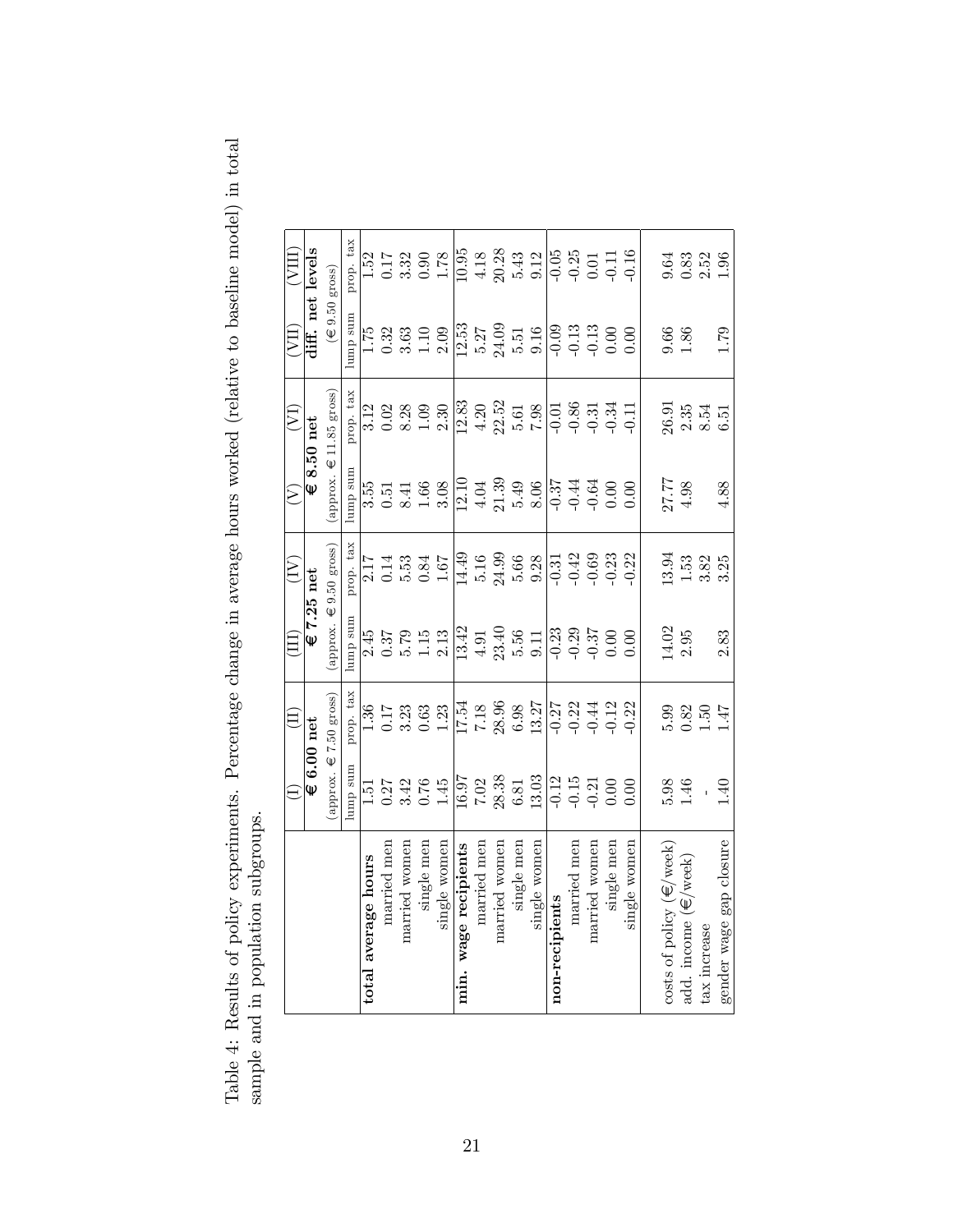From the bottom of Table 4 one can see that a lump-sum financed wage subsidy generating an effective minimum wage of  $\epsilon$  6.00 per hour is predicted to burden the government's budget by  $\epsilon$  5.98 per individual and week (which is one period in our analysis). Note that the burden to the public budget is not a resource cost but pure redistribution. By contrast, the changes in hours worked induce some actual change in total gross income. However, quantitatively this effect is small. With a lump-sum financed minimum wage of  $\epsilon \leq 6.00$  net, this additional income amounts to only  $\epsilon \in 1.46$  per individual of the total sample and week. In relative terms, average income increases by 0.35% compared to the 1.5% increase in total hours. The relatively small increase in income is due to the fact that the minimum wage induces increases in labor supply by individuals with below-average gross incomes. The last row of the table shows that the introduction of the minimum wage leads to a slight closure of the net gender wage gap as the majority of its recipients are women.

The second column in Table 4 refers to the experiment where the subsidy for the same minimum wage level is Önanced using labor income taxes. Compared to the lump-sum financed subsidy, there are three additional effects. First, the increased taxation of labor income has negative incentive effects on those who bear the tax. But the tax financing also affects the labor supply of recipients of the minimum wage (who are not taxed) via two effects. The first one is compositional with more agents falling into the group of recipients as some persons who have earned slightly more than the minimum wage now become minimum-wage recipients due to increased taxation of their prior earnings. The second effect stems from the collective decision making of couples. Agents whose spouses' wages are affected by the increased taxation also react with changes in labor supply. The latter effect shows the importance of marriage patterns for the distribution of labor supply.

Compared to the effects of the wage subsidy itself, the effects of its tax Önancing are predicted to be rather weak. Considering total average hours, only ten percent (1.36% compared to 1.51%) of the increase due to the introduction of the minimum wage is crowded out by the increase in tax rates. This result shows that subsidizing wages at the low end of the distribution by taxing higher-wage individuals increases total labor supply. The disincentive effects for medium and high wage groups are weaker than the positive incentive effects at the low end of the distribution, in line with the finding of higher labor-supply elasticities for low-skill individuals (Keane and Wolpin 2010). In the different population subgroups formed by gender and marital status, effects are very similar between lump-sum and tax financing. As a reaction to increased laborincome taxation, individuals not receiving the minimum wage now all decrease their hours worked independent of marital status.

Also the costs of the policy to the public budget and the additional income generated are very similar across ways of Önancing the wage subsidy. In order to finance a wage subsidy generating an effective minimum wage of  $\epsilon \leq 6.00$  net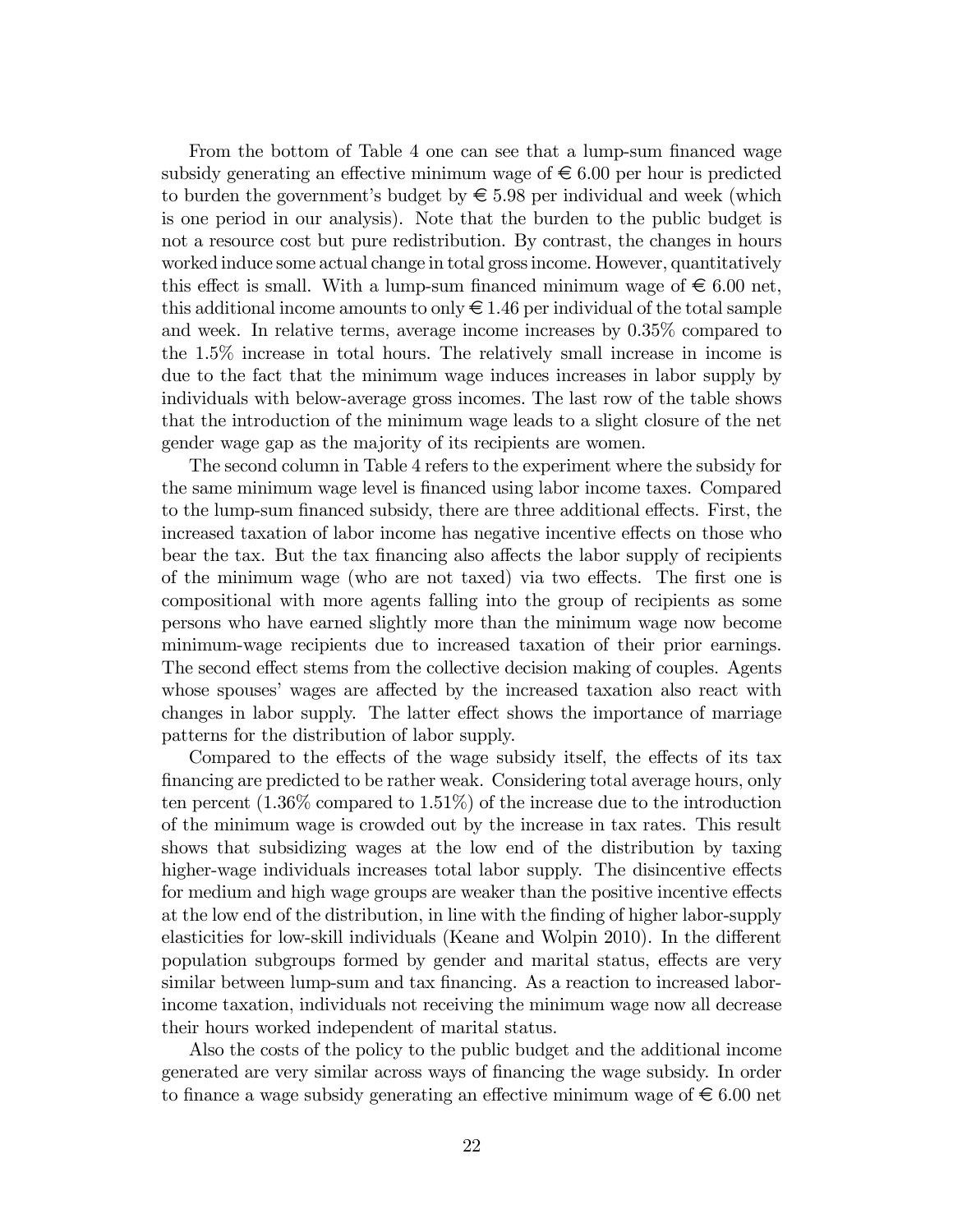per hour, the government would have to tax away  $1.5\%$  of prior net wages.<sup>18</sup>

Columns III-VI of Table 4 summarize the results for higher levels of the minimum wage. It is apparent that the labor-supply effect of the minimum wage level out as the minimum wage is increased. Increasing the hourly net minimum wage by  $\in$  1.25 (from  $\in$  6.00 to  $\in$  7.25 or from  $\in$  7.25 to  $\in$  8.50) increases total labor supply by about one percentage point. Even for the highest minimum wage considered ( $\in$  8.50 net), total labor supply increases by no more than 3.55%.

The source for the levelling-out is that the labor-supply reaction to wage increases shrinks when moving up the initial wage distribution, in line with the findings of Keane and Wolpin (2010). This can be seen when considering the different groups of minimum-wage recipients in the middle block of Table 4. Average changes in labor supply in these groups are generally weaker for higher levels of the minimum wage. The reason is compositional. As the minimum wage is increased, the number of recipients rises as more agents' prior net wages fall below it. But these additional recipients react relatively weakly to the introduction of the minimum wage compared to those who would receive also the lower minimum wage. This results in a dilution of the strong effect on those agents with very low prior wages and the average effect on recipients decreases when the minimum wage is increased.

In sharp contrast to the levelling-out in labor-supply effects and additional income, the costs of the minimum wage subsidy increase strongly when the minimum wage is increased. Raising the minimum wage from  $\epsilon$  6.00 to  $\epsilon$  7.25 increases the required reduction in net wages of non-recipients by more than 2 percentage points while another  $\epsilon \in 1.25$  increase (to  $\epsilon \in 8.00$ ) would require almost another 5 percentage points of prior net wages being taxed away. Note that even these substantial increases in labor income taxation for individuals above the minimum wage lead to only moderate reductions in labor supply of these groups.<sup>19</sup> This again confirms the presence of a low overall labor-supply elasticity in line with previous evidence.

There are two reasons for the strong rise in the costs of the minimum wage subsidy. One the one hand, recipients need to be paid a higher subsidy per working hour. On the other hand, the wage subsidy does apply to more individuals. The combination of these two effects makes the costs of the subsidy

<sup>18</sup>With an average tax and contribution rate of about one third (see Table 1), this corresponds to an increase in the average tax and contribution rate of about 1%.

<sup>&</sup>lt;sup>19</sup>The positive or barely negative reaction of some groups of non-recipients in experiments VI and VIII is due to compositional changes in the respective groups. For example, the positive reaction of married female non-recipients in experiment VIII is caused by sufficiently many women with few hours moving into the group of recipients (due to the rise in taxation) to increase average hours of non-recipients. For similiar reasons, in experiments VI and VIII, the composition of the group of non-recipients changes sufficiently for average hours of non-recipients to change only barely despite most or all subgroups showing more substantial reductions.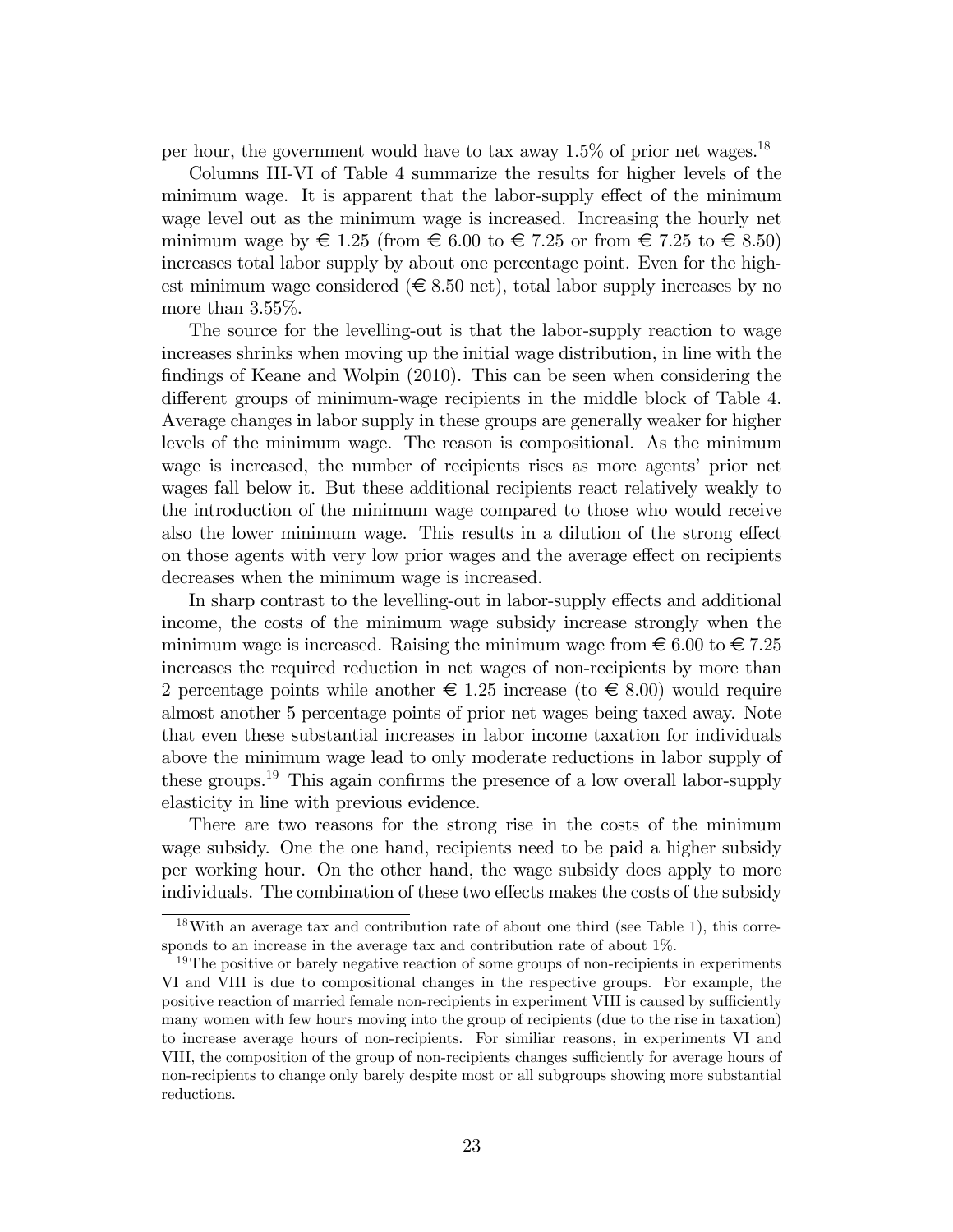convex in the level of the minimum wage. By contrast, its labor-supply effects level out.

Yet, the effect on the closure of the gender wage gap does not level out. With the majority of recipients being women, the subsidized minimum wage is a redistribution of wage income from men to women. In our experiments we find that the most pronounced closure of the gender wage gap induced by the minimum wage amounts to 7 percentage points. Also Blau and Kahn (2003) find that minimum wages close the gender wage gap considerably.

The final two columns in Table 4 present the results of the policy experiments where we assign the same gross minimum wage to every recipient without compensating for different marginal tax rates. Due to the German tax system, this leaves many married women with a substantially lower net minimum wage while single parents receive a somewhat higher net minimum wage. For these experiments, we choose the medium level of  $\epsilon \in 9.50$  gross per hour as the minimum wage.

The results of these experiments show that, not compensating for differences in marginal tax rates, a  $\epsilon \in 9.50$  gross minimum wage has very similar effects as a combination of the  $\in 7.50$  (experiments I and II) and  $\in 9.50$  gross minimum wages (experiments III and IV) when compensating. All groups of recipients except married women show very similar responses as in the experiment with the compensated  $\epsilon$  7.25 net minimum wage. Married women who receive the minimum wage show changes in labor supply which are relatively small compared to the other policy experiments. This reflects that relatively many married women fall below the relatively high gross minimum wage but then receive a relatively low net minimum wage.

## 5 Conclusion

The academic discussion on minimum wages mostly focusses on labor demand as labor supply is often thought to be relatively inelastic at full time which is supported empirically for men. But, in Germany, predominantly women would be affected by the introduction of a general minimum wage. Women are known to have much higher labor-supply elasticities and part-time rates.

We have presented a structural model of labor supply distinguishing by gender and marital status. We have shown analytically that, in this model, minimum wages induce a relatively strong and unambiguously positive laborsupply reaction of married women. By contrast, the effect on single women is clearly weaker and ambiguous in direction.

In a quantitative analysis of the model for Germany, we have studied the introduction of a minimum wage as a wage subsidy. We found that overall labor supply barely changes in reaction to this policy. By contrast, some population subgroups show strong increases in labor supply. Most importantly, married women who receive the minimum wage are predicted to react with increases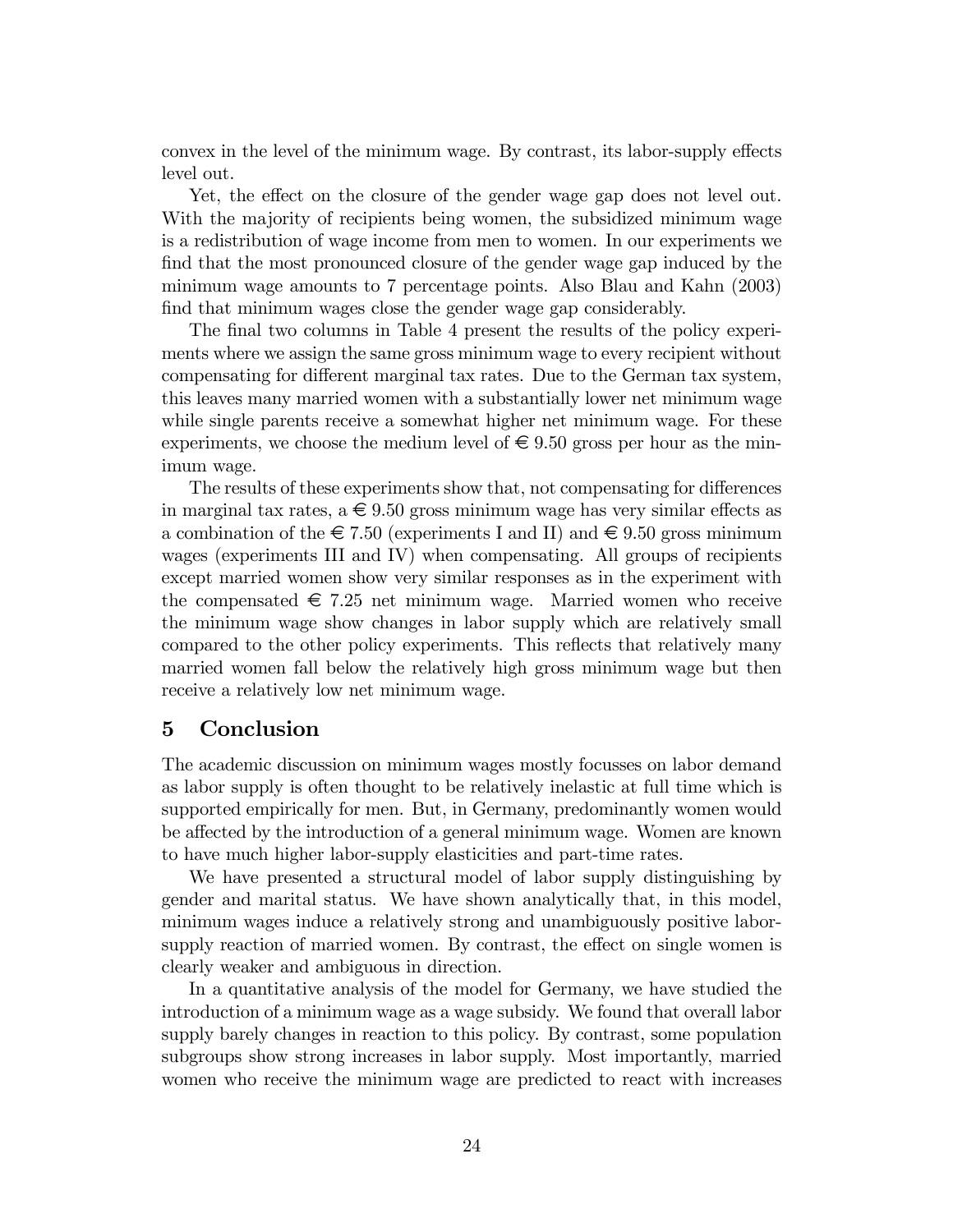of up to 28%. We have also found that the costs of a minimum wage subsidy increase sharply in the level of the minimum wage while its effect on labor supply levels out.

#### References

- Addison, J. T. and O. D. Ozturk (2011). Minimum wages, labor market institutions, and female employment: A cross-country analysis. IAS Vienna Economics Working Paper 278.
- Attanasio, O., H. Low, and V. Sánchez-Marcos (2008). Explaining changes in female labor supply in a life-cycle model. American Economic Review 98 (4), 1517-1552.
- Bauer, T. K., J. Kluve, S. Schaffner, and C. M. Schmidt (2009). Fiscal effects of minimum wages: An analysis for Germany. German Economic Review 10, 224-242.
- Becker, G. S. (1974). A theory of marriage: Part II. Journal of Political Econ $omy 82(2), S11–S26.$
- Blau, F. D. and L. M. Kahn (2003). Understanding international differences in the gender pay gap. Journal of Labor Economics  $21(1)$ , 106–144.
- Blau, F. D. and L. M. Kahn (2007). Changes in the labor supply behavior of married women: 1980-2000. Journal of Labor Economics 25, 393-438.
- Bonin, H., W. Kempe, and H. Schneider (2002). Household labor supply effects of low-wage subsidies in Germany. IZA Discussion Paper 637.
- Boockmann, B. (2010). The combined employment effects of minimum wages and labor market regulation - a meta-analysis. Applied Economics Quarterly  $61$  (Suppl.), 167–188.
- Boockmann, B., R. Krumm, M. Neumann, and P. Rattenhuber (2012). Turning the switch: An evaluation of the minimum wage in the German electrical trade using repeated natural experiments. Working Paper.
- Bourguignon, F. J. and T. Magnac (1990). Labor supply and taxation in France. Journal of Human Resources  $25(3)$ ,  $358-389$ .
- Bredemeier, C. and F. Juessen (2012). Assortative mating and female labor supply. Journal of Labor Economics, forthcoming.
- Browning, M., F. Bourguignon, P.-A. Chiappori, and V. Lechene (1994). Income and outcomes: A structural model of intrahousehold allocation. Journal of Political Economy  $102(6)$ , 1067–96.
- Browning, M., P.-A. Chiappori, and V. Lechene (2006). Collective and unitary models: A clarification. Review of Economics of the Household  $\frac{1}{4}(1)$ , 5–14.
- Chang, Y. and S.-B. Kim (2006). From individual to aggregate labor supply: A quantitative analysis based on a heterogeneous agent macroeconomy. International Economic Review  $47(1), 1-27.$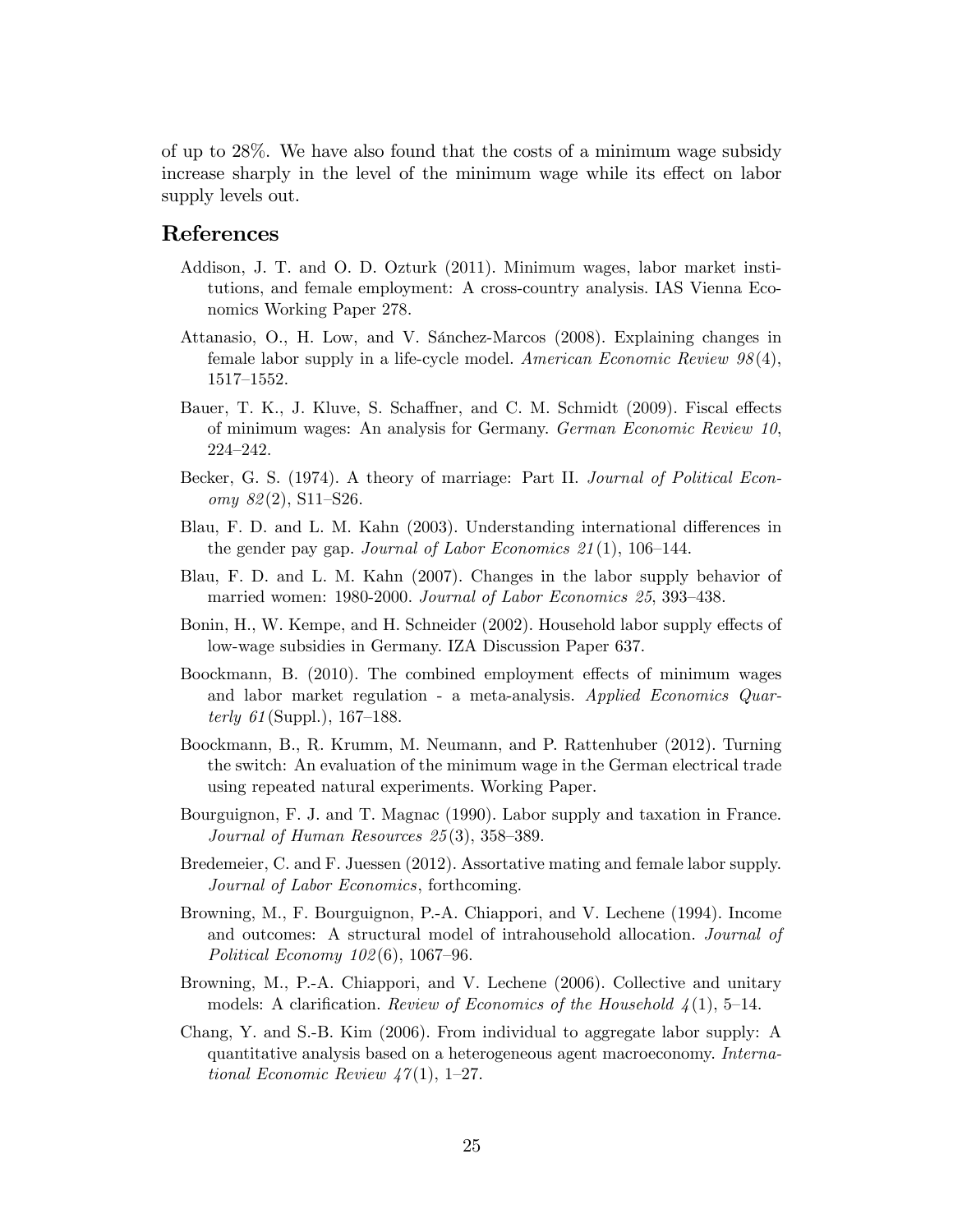Chiappori, P.-A. (1988). Rational household labor supply. *Econometrica* 56(1),  $63 - 90.$ 

- Chiappori, P.-A. (1992). Collective labor supply and welfare. Journal of Political Economy  $100(3)$ , 437-467.
- Chiappori, P.-A., B. Fortin, and G. Lacroix (2002). Marriage market, divorce legislation, and household labor supply. Journal of Political Economy  $110(1)$ ,  $37 - 72.$
- Cogan, J. F. (1981). Fixed costs and labor supply. *Econometrica*  $49(4)$ , 945–63.
- Devereux, P. J. (2004). Changes in relative wages and family labor supply. Journal of Human Resources  $39(3)$ , 698–722.
- Dickens, R., S. Machin, and A. Manning  $(1999)$ . The effects of minimum wages on employment: Theory and evidence from Britain. Journal of Labor Economics  $17(1)$ , 1-22.
- Dolado, J., F. Kramarz, S. Machin, A. Manning, and T. Coen (1996). The economic impact of minimum wages in Europe. *Economic Policy 23*, 317–372.
- Dolton, P., C. R. Bondibene, and J. Wadsworth (2010). The UK national minimum wage in retrospect<sup>\*</sup>. Fiscal Studies  $31(4)$ , 509-534.
- Dube, A., T. W. Lester, and M. Reich (2010). Minimum wage effects across state borders: Estimates using contiguous counties. The Review of Economics and Statistics  $92(4)$ , 945–964.
- Eckstein, Z. and O. Lifshitz (2011). Dynamic female labor supply. Econometrica  $79(6)$ , 1675–1726.
- Eckstein, Z. and K. I. Wolpin (1989). Dynamic labour force participation of married women and endogenous work experience. Review of Economic Studies  $56(3)$ , 375–90.
- Evers, M., R. Mooij, and D. Vuuren (2008). The wage elasticity of labour supply: A synthesis of empirical estimates. De Economist  $156(1)$ , 25–43.
- Francesconi, M. (2002). A joint dynamic model of fertility and work of married women. Journal of Labor Economics  $20(2)$ , 336–380.
- Freeman, R. B. and R. Schettkat (2005). Marketization of household production and the EU-US gap in work. *Economic Policy*  $20(41)$ , 6–50.
- Frings, H.  $(2012)$ . The employment effect of industry-specific, collectivelybargained minimum wages. Ruhr Economic Paper 0348.
- Greenwood, J., A. Seshadri, and M. Yorukoglu (2005). Engines of liberation. Review of Economic Studies 72, 109–133.
- Jones, L. E., R. E. Manuelli, and E. McGrattan (2003). Why are married women working so much? Federal Reserve Bank of Minneapolis, Staff Report No. 317.
- Keane, M. P. (2011). Labor supply and taxes: A survey. Journal of Economic Literature  $49(4)$ , 961–1075.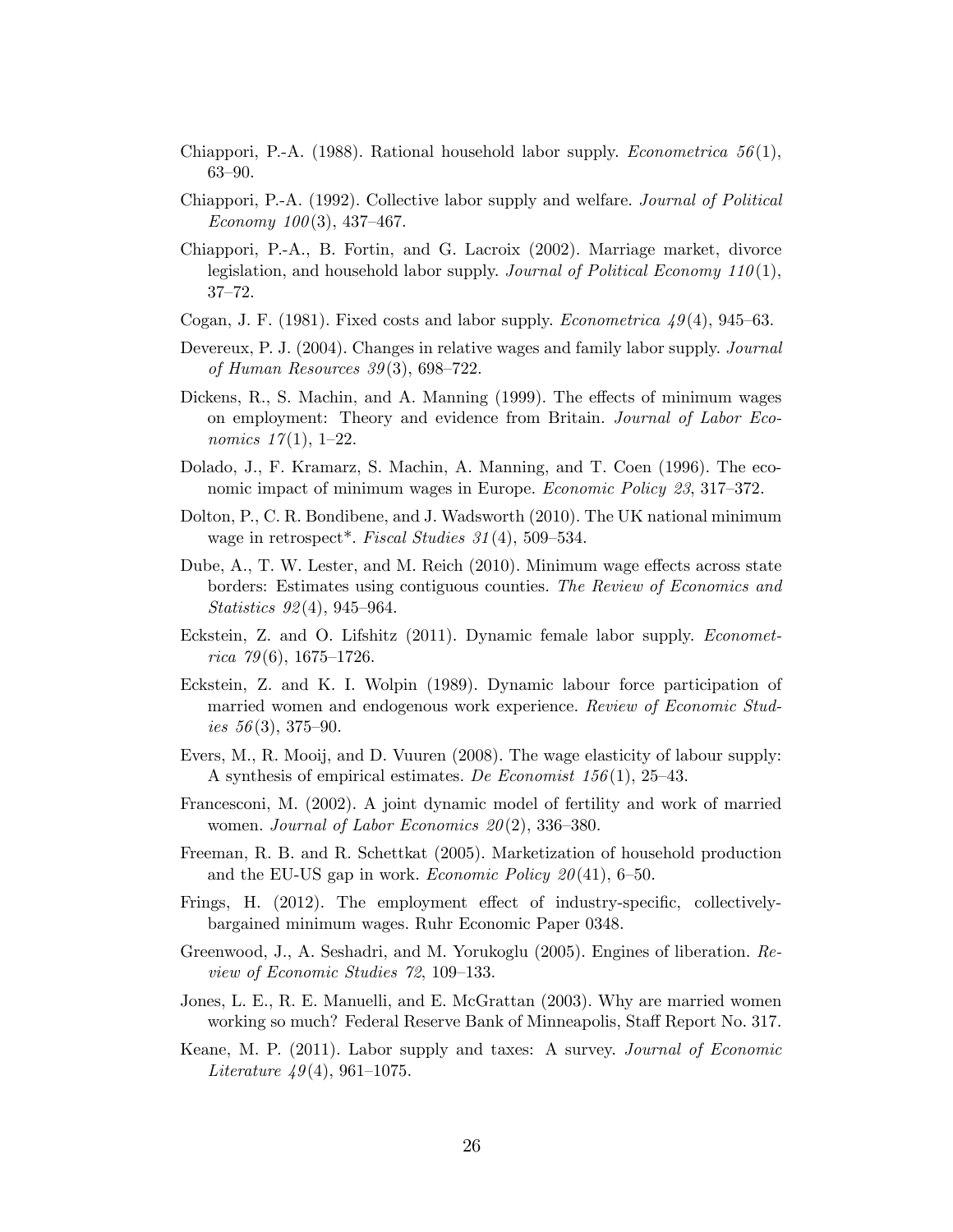- Keane, M. P. and R. Rogerson (2011). Reconciling micro and macro labor supply elasticities: A structural perspective. NBER Working Paper 17430.
- Keane, M. P. and K. I. Wolpin (2010). The role of labor and marriage markets, preference heterogeneity, and the welfare system in the life cycle decisions of black, hispanic, and white women. International Economic Review  $51(3)$ , 851-892.
- Knabe, A. and R. Schöb (2009). Minimum wage incidence: The case for Germany. FinanzArchiv: Public Finance Analysis  $65(4)$ , 403-441.
- Knowles, J. (2007). Why are married men working so much? The macroeconomics of bargaining between spouses. IZA Discussion Paper 2909.
- König, M. and J. Möller (2009). Impacts of minimum wages: a microdata analysis for the German construction sector. International Journal of Manpower  $30(7)$ , 716–741.
- Krueger, A. B. and D. Card (1995). Myth and Measurement: The New Economics of the Minimum Wage. Princeton University Press.
- Lise, J. and S. Seitz (2011). Consumption inequality and intra-household allocations. The Review of Economic Studies  $78(1)$ , 293-327.
- Machin, S. and A. Manning (1997). Minimum wages and economic outcomes in Europe. European Economic Review  $\mu$ 1(3-5), 733–742.
- McGrattan, E., R. Rogerson, and R. Wright (1993). Household production and taxation in the stochastic growth model. Staff Report 166, Federal Reserve Bank of Minneapolis.
- Metcalf, D. (2008). Why has the British national minimum wage had little or no impact on employment? Journal of Industrial Relations  $50(3)$ , 489–512.
- Neumark, D. and W. Wascher (2007). Minimum wages and employment. IZA Discussion Papers 2570, Institute for the Study of Labor (IZA).
- Perli, R. (1998). Indeterminacy, home production, and the business cycle: A calibrated analysis. Journal of Monetary Economics  $41(1)$ , 105–125.
- Rupert, P., R. Rogerson, and R. Wright (1995). Estimating substitution elasticities in household production models. Economic Theory  $6(1)$ , 179-93.
- Stewart, M. B. (2004). The employment effects of the national minimum wage. Economic Journal  $114(494)$ , C110–C116.
- van der Klaauw, W. (1996). Female labour supply and marital status decisions: A life-cycle model. Review of Economic Studies  $63(2)$ , 199–235.
- van Klaveren, C., B. M. S. van Praag, and H. Maassen van den Brink (2008). A public good version of the collective household model: an empirical approach with an application to British household data. Review of Economics of the *Household*  $6(2)$ , 169–191.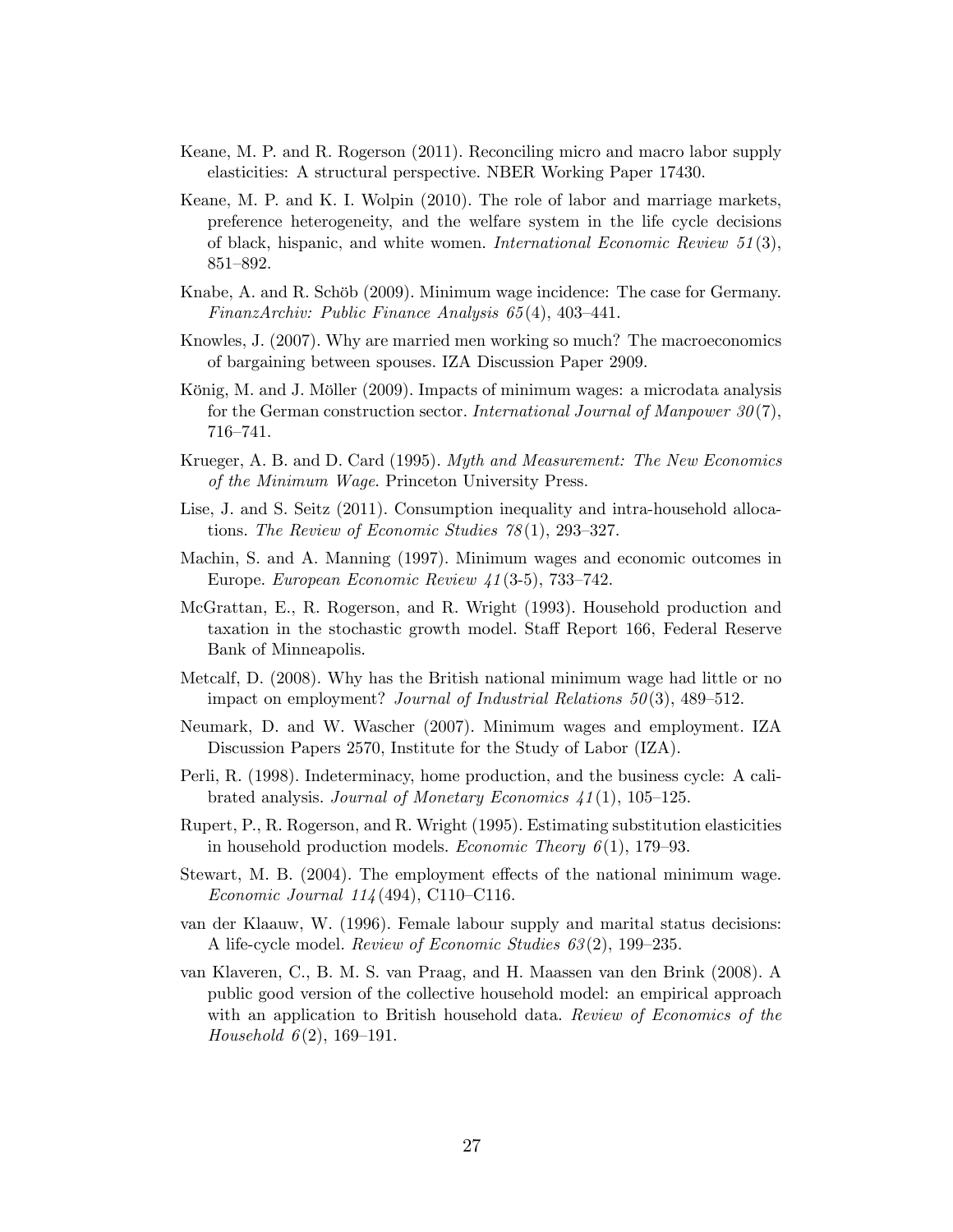## Appendix

## A Derivations and proofs

## A.1 Aggregation of married women's hours

Derivation of (13). Average hours are positive only for women whose wages fulfill  $w_{\min} < \psi^{-1/\sigma} (w_F)^{1/\sigma}$ . A woman with a lower wage works zero market hours even with the lowest possible wage of the husband,  $w_{\min}$ , see (12). For women with wages above the threshold, average hours evaluate as

$$
\frac{1}{\overline{w} - w_{\min}} \int_{w_{\min}}^{\psi^{-1/\sigma} (w_F)^{1/\sigma}} \left( \psi^{-1/\sigma} (w_F)^{(\sigma - 1)/\sigma} - \frac{w_M}{w_F} \right) dw_M
$$
\n
$$
= \frac{1}{\overline{w} - w_{\min}} \begin{pmatrix} \psi^{-1/\sigma} (w_F)^{(\sigma - 1)/\sigma} \cdot \left( \psi^{-1/\sigma} (w_F)^{1/\sigma} - w_{\min} \right) \\ -\frac{1}{w_F} \left[ \frac{1}{2} (w_M)^2 \right]_{w_{\min}}^{\psi^{-1/\sigma} (w_F)^{1/\sigma}} \end{pmatrix}
$$
\n
$$
= \frac{1}{\overline{w} - w_{\min}} \begin{pmatrix} \psi^{-2/\sigma} w_F - \psi^{-1/\sigma} (w_F)^{(\sigma - 1)/\sigma} \cdot w_{\min} \\ -\frac{1}{2w_F} \left( \psi^{-1/\sigma} (w_F)^{1/\sigma} \right)^2 + \frac{1}{2w_F} (w_{\min})^2 \end{pmatrix}
$$
\n
$$
= \frac{1}{\overline{w} - w_{\min}} \begin{pmatrix} \psi^{-2/\sigma} w_F - \frac{1}{2} \psi^{-2/\sigma} \cdot (w_F)^{(2-\sigma)/\sigma} \\ -\psi^{-1/\sigma} w_{\min} \cdot (w_F)^{(\sigma - 1)/\sigma} + \frac{1}{2} (w_{\min})^2 \cdot (w_F)^{-1} \end{pmatrix}
$$

Derivation of (14). Integrating (13) over female wages gives

$$
n_F = \frac{1}{w_{\min}} \int_0^{w_{\min}} n_F(w_F) g(w_F) dw_F
$$
  
\n
$$
= \frac{1}{w_{\min}} \frac{1}{\overline{w} - w_{\min}} \int_{\psi(w_{\min})^{\sigma}}^{\psi_{\min}} \begin{pmatrix} \psi^{-2/\sigma} w_F - \frac{1}{2} \psi^{-2/\sigma} \cdot (w_F)^{(2-\sigma)/\sigma} \\ -\psi^{-1/\sigma} w_{\min} \cdot (w_F)^{(\sigma-1)/\sigma} \\ + \frac{1}{2} (w_{\min})^2 \cdot (w_F)^{-1} \end{pmatrix} dw_F
$$
  
\n
$$
= \frac{1}{(\overline{w} - w_{\min}) w_{\min}} \begin{pmatrix} \psi^{-2/\sigma} \int_{\psi(w_{\min})^{\sigma}}^{w_{\min}} w_F dw_F \\ -\frac{1}{2} \psi^{-2/\sigma} \cdot \int_{\psi(w_{\min})^{\sigma}}^{w_{\min}} (w_F)^{(2-\sigma)/\sigma} dw_F \\ -\psi^{-1/\sigma} w_{\min} \cdot \int_{\psi(w_{\min})^{\sigma}}^{w_{\min}} (w_F)^{(\sigma-1)/\sigma} dw_F \\ + \frac{1}{2} (w_{\min})^2 \cdot \int_{\psi(w_{\min})^{\sigma}}^{w_{\min}} (w_F)^{-1} dw_F \end{pmatrix}
$$

The subintegrals in this expression evaluate as

$$
\int w_F dw_F = \frac{1}{2} (w_F)^2,
$$
  

$$
\int (w_F)^{(2-\sigma)/\sigma} dw_F = \frac{\sigma}{2} (w_F)^{2/\sigma},
$$
  

$$
\int (w_F)^{(\sigma-1)/\sigma} dw_F = \frac{\sigma}{2\sigma - 1} (w_F)^{(2\sigma - 1)/\sigma},
$$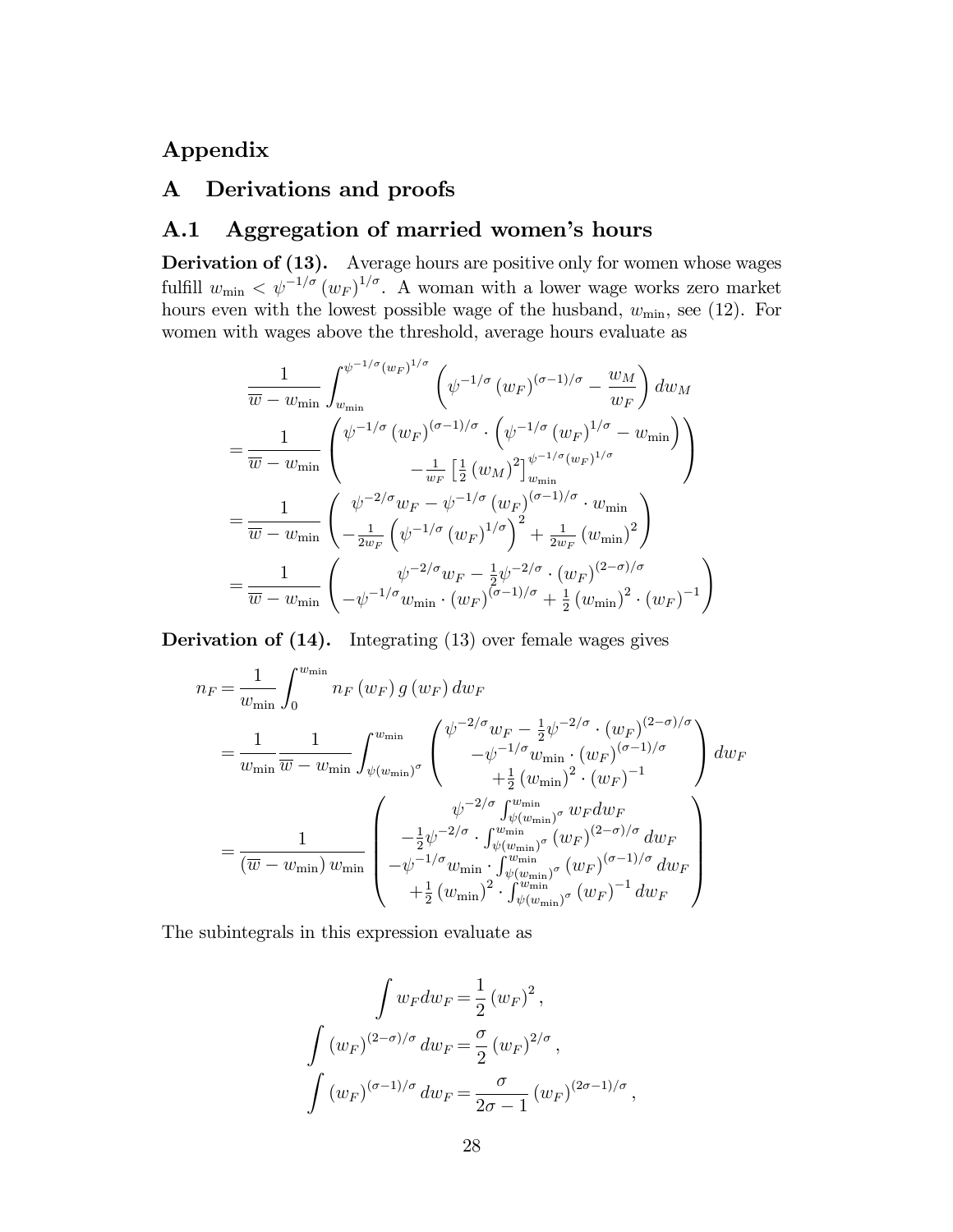$$
\int \left( w_F \right)^{-1} dw_F = \ln w_F.
$$

Using these antiderivatives,  $n_F$  can be evaluted as

$$
n_F = \frac{1}{(\overline{w} - w_{\min}) w_{\min}} \begin{pmatrix} \psi^{-2/\sigma} \left( \left( \frac{1}{2} \left( w_{\min} \right)^2 \right) - \left( \frac{1}{2} \left( \psi \left( w_{\min} \right)^{\sigma} \right)^2 \right) \right) \\ -\frac{1}{2} \psi^{-2/\sigma} \cdot \left( \left( \frac{\sigma}{2} \left( w_{\min} \right)^{2/\sigma} \right) - \left( \frac{\sigma}{2} \left( \psi \left( w_{\min} \right)^{\sigma} \right)^{2/\sigma} \right) \right) \\ -\psi^{-1/\sigma} w_{\min} \cdot \left( \frac{\left( \frac{\sigma}{2\sigma - 1} \left( w_{\min} \right)^{(2\sigma - 1)/\sigma} \right)}{\left( \frac{\sigma}{2\sigma - 1} \left( \psi \left( w_{\min} \right)^{\sigma} \right)^{(2\sigma - 1)/\sigma} \right)} \right) \\ +\frac{1}{2} \left( w_{\min} \right)^2 \cdot \left[ \ln w_{\min} - \left( \ln \left( \psi \left( w_{\min} \right)^{\sigma} \right) \right] \right) \\ +\frac{1}{2} \left( w_{\min} \right)^2 \cdot \left[ \ln w_{\min} - \left( \ln \left( \psi \left( w_{\min} \right)^{\sigma} \right) \right) \right] \end{pmatrix}
$$

$$
= \frac{1}{(\overline{w} - w_{\min})} \begin{pmatrix} \left( \frac{1}{2} \psi^{-2/\sigma} + \frac{\sigma}{4} - \frac{1}{2} \ln \psi \right) w_{\min} \\ +\psi^{\frac{2}{\sigma}(\sigma - 1)} \left( \frac{1}{2(2\sigma - 1)} \right) \left( w_{\min} \right)^{2\sigma - 1} \\ -\frac{\sigma}{4} \psi^{-2/\sigma} \left( w_{\min} \right)^{(2-\sigma)/\sigma} - \frac{\sigma}{2\sigma - 1} \psi^{-1/\sigma} \left( w_{\min} \right)^{(2\sigma - 1)/\sigma} \\ -\frac{1}{2} \left( \sigma - 1 \right) w_{\min} \cdot \ln w_{\min} \end{pmatrix},
$$

which is equation (14).

Derivation of  $(15)$ . When there is a minimum wage, hours worked by the considered group of married women can be calculated by evaluating (13) at  $w_{\min}$ :

$$
n_F^{m.w.} = \frac{1}{\overline{w} - w_{\min}} \left[ \begin{array}{c} \psi^{-2/\sigma} w_F - \frac{1}{2} \psi^{-2/\sigma} \cdot (w_{\min})^{(2-\sigma)/\sigma} \\ -\psi^{-1/\sigma} w_{\min} \cdot (w_{\min})^{(\sigma-1)/\sigma} + \frac{1}{2} (w_{\min})^2 \cdot (w_{\min})^{-1} \end{array} \right]
$$

$$
= \frac{1}{\overline{w} - w_{\min}} \left[ \begin{pmatrix} \psi^{-2/\sigma} + \frac{1}{2} \end{pmatrix} w_{\min} - \frac{1}{2} \psi^{-2/\sigma} \cdot (w_{\min})^{(2-\sigma)/\sigma} \\ -\psi^{-1/\sigma} (w_{\min})^{(2\sigma-1)/\sigma} \end{pmatrix}
$$

Applying the normalization  $w_{\text{min}} = 1$ , average hours worked of the considered married women receiving a minimum wage simplify to

$$
n_F^{m.w.} = \frac{1}{\overline{w} - w_{\min}} \psi^{-2/\sigma} \left[ \frac{1}{2} \psi^{2/\sigma} - \psi^{1/\sigma} + \frac{1}{2} \right].
$$

Defining  $x := \psi^{1/\sigma}$  and  $z = \frac{1}{\overline{w} - \overline{w}}$  $\frac{1}{\overline{w}-w_{\min}}\psi^{-2/\sigma}$ :

$$
n_F^{m.w.} = z \left[ \frac{1}{2} x^2 - x + \frac{1}{2} \right]
$$
  
=  $\frac{1}{2} z \left[ x^2 - 2x + 1 \right] = \frac{1}{2} z (x - 1)^2$ ,

where the last expression corresponds to equation (17) in the paper.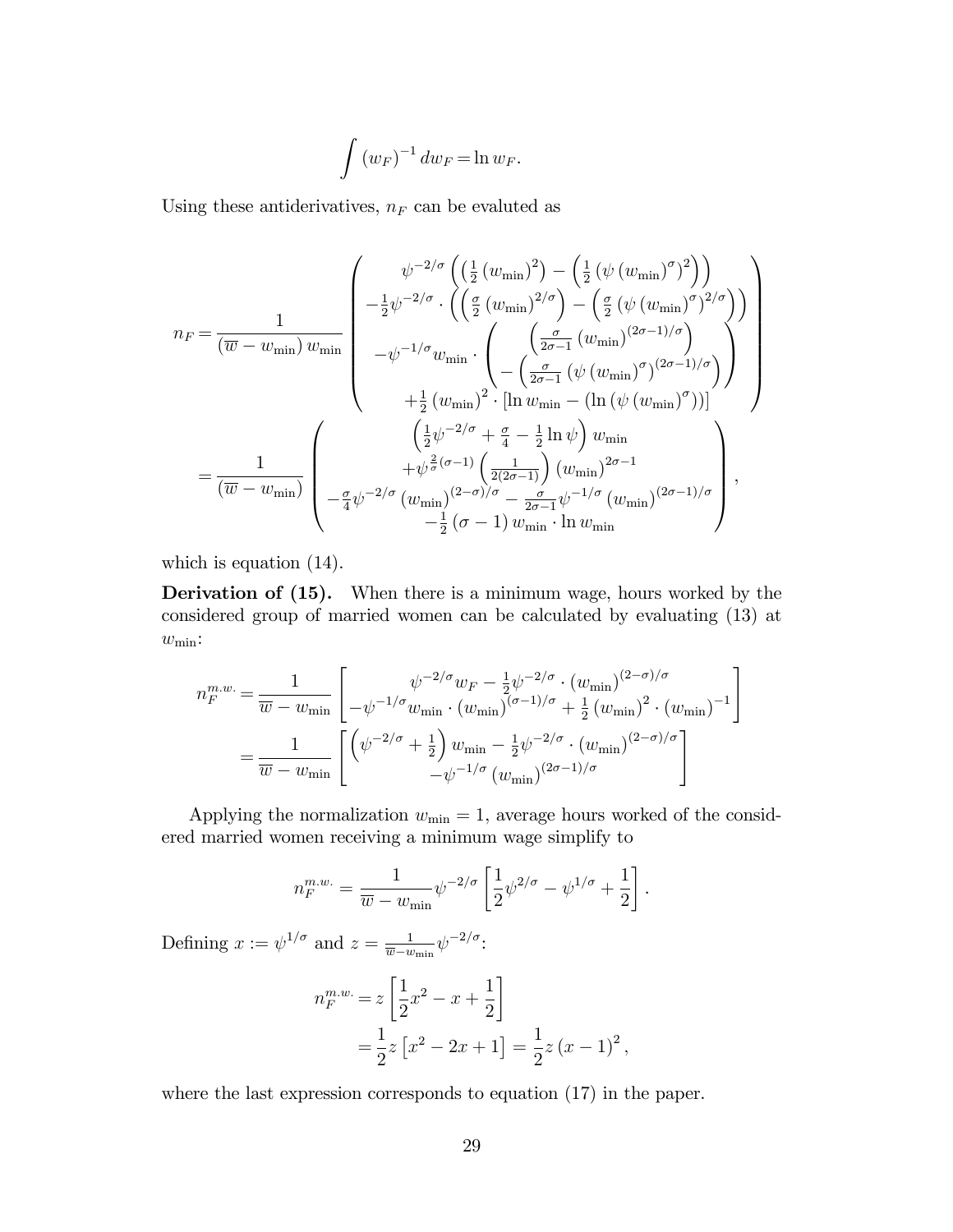#### A.2 Proof of proposition 1

With equations (16) and (17), the difference  $n_F^{m,w} - n_F$  is a positive constant  $\left(\frac{1}{2}\right)$ 2 1  $\frac{1}{\overline{w}-1}\psi^{-2/\sigma}$  times

$$
G(\psi, \sigma) = \left(1 - \frac{\sigma}{2} + \ln \psi\right) \psi^{2/\sigma} - \frac{2(\sigma - 1)}{2\sigma - 1} \psi^{1/\sigma} + \frac{\sigma}{2} - \frac{1}{(2\sigma - 1)} \psi^2.
$$

Thus, to proof the proposition, it is sufficient that  $G(\psi, \sigma)$  is positive for all values of  $\psi \in (0, 1)$  and  $\sigma \in (0, 0.5) \cup (0.5, \infty)$ .

On the open interval  $\psi \in (0, 1)$ , G is continuously differentiable in  $\psi$  and non-negative at the bounds with  $\lim_{\psi \to 0} G(\psi, \sigma) = \frac{\sigma}{2} > 0$  and  $G(1, \sigma) = 0$ . The first two marginal derivatives in  $\psi$  direction are

$$
\frac{\partial G(\psi,\sigma)}{\partial \psi} = \frac{2\psi^{\frac{2-\sigma}{\sigma}}}{\sigma} \left(1 + \ln \psi\right) + \frac{1}{(1-2\sigma)} \left(2\psi^{\frac{1-\sigma}{\sigma}} \cdot \frac{\sigma-1}{\sigma} + 2\psi\right)
$$

and

$$
\frac{\partial^2 G(\psi,\sigma)}{\partial \psi^2} = 2 \cdot \frac{2-\sigma}{\sigma^2} \cdot \psi^{\frac{2-2\sigma}{\sigma}} \cdot (1+\ln \psi) + \frac{2}{\sigma} \cdot \psi^{\frac{2-2\sigma}{\sigma}} - \frac{1}{1-2\sigma} \left(2\psi^{\frac{1-2\sigma}{\sigma}} \cdot \left(\frac{\sigma-1}{\sigma}\right)^2 - 2\right).
$$

G has a local minimum at  $\psi = 1$  as we have  $\frac{\partial G(\psi, \sigma)}{\partial \psi}|_{\psi=1} = 0$  and  $\frac{\partial^2 G(\psi, \sigma)}{\partial \psi^2}$  $\frac{\partial}{\partial \psi^2}$   $|\psi=1$  $=\frac{2}{\sigma^2} > 0$ . Together with  $\lim_{\psi \to 0} G(\psi, \sigma) > G(1, \sigma) = 0$  and continuity, this implies that for  $G(\psi, \sigma) \leq 0$  for some  $\psi \in (0, 1)$ , G needs to have two more critical points for  $0 < \psi < 1$ , so a total of three critical points. The necessary condition  $\frac{\partial G(\psi, \sigma)}{\partial \psi} = 0$  can be simplified to

$$
g_1(\psi, \sigma) + g_2(\psi, \sigma) = g_3(\psi), \qquad (18)
$$

with  $g_1(\psi, \sigma) = \frac{\sigma-1}{2\sigma-1} \cdot \psi^{-1/\sigma}, g_2(\psi, \sigma) = \frac{\sigma}{2\sigma-1} \cdot \psi^{2-2/\sigma}, \text{ and } g_3(\psi) = 1 + \ln \psi.$  $g_1$  is convex in  $\psi$  when  $\sigma < 0.5$  and when  $\sigma > 1$ , linear when  $\sigma = 1$ , and concave otherwise.  $g_2$  is convex in  $\psi$  when  $0.5 < \sigma < 1$  and when  $\sigma > 2$ , linear when  $\sigma = 1$  and when  $\sigma = 2$ , and concave otherwise. Table 5 illustrates that, for any feasible  $\sigma$ , condition (18) can be expressed as the intersection of two non-convex functions in  $\psi \in (0, 1)$ . Two non-convex functions intersect at most twice such that  $(18)$  has at most two solutions and G has at most two critical points. Thus,  $G > 0 \forall \psi \in (0, 1)$  which is equivalent to  $n_F^{m,w} > n_F$ .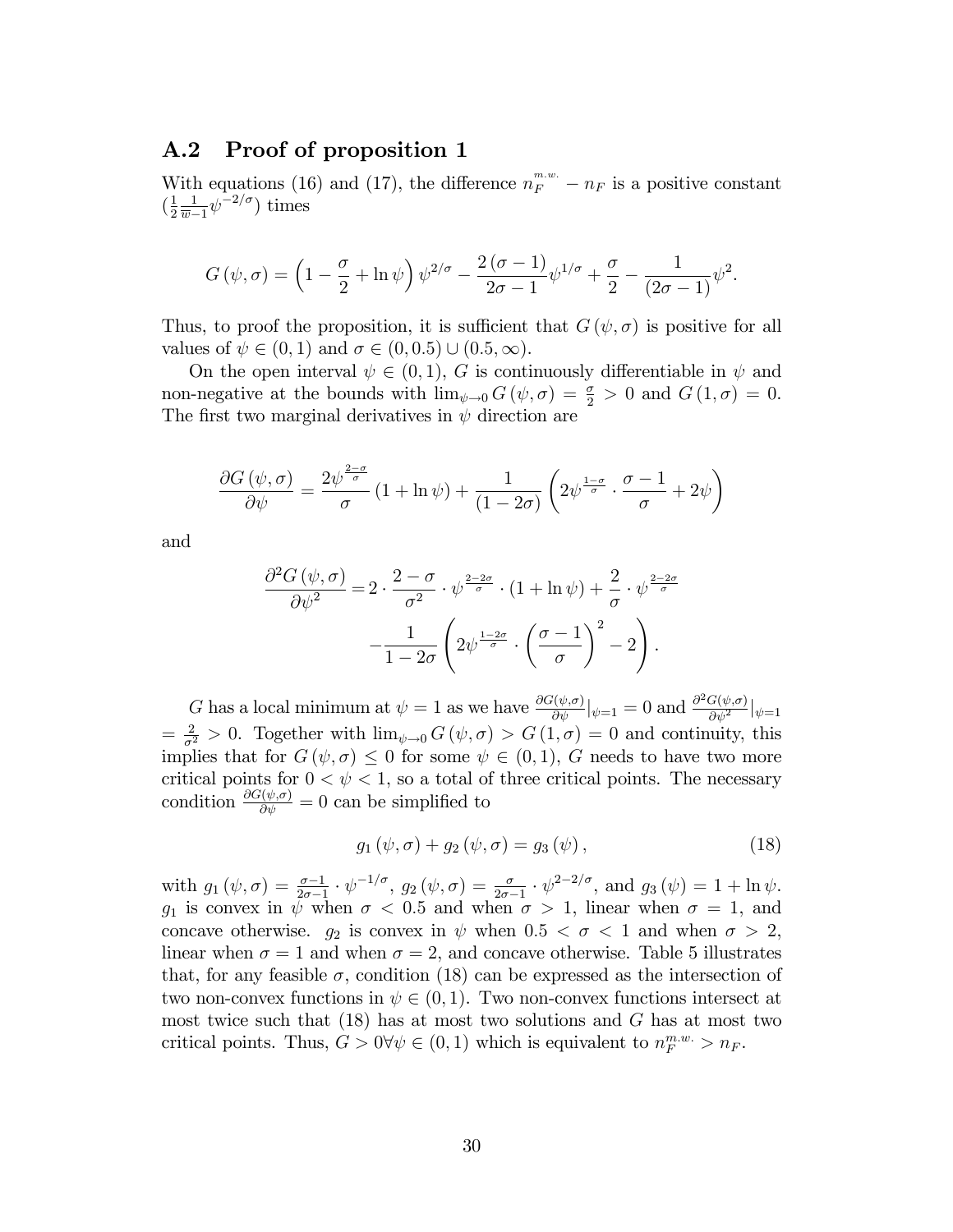Table 5: Curvature of the subfunctions of (18) in  $\psi$  direction and manipulations of (18) into intersections of non-convex functions.

|                    | 91      | $q_{2}$ | 93      | $\Longleftrightarrow$ |
|--------------------|---------|---------|---------|-----------------------|
| $0 < \sigma < 0.5$ | convex  | concave | concave | $q_2 = q_3 - q_1$     |
| $0.5 < \sigma < 1$ | concave | convex  | concave | $q_1 = q_3 - q_2$     |
| $\sigma = 1$       | linear  | linear  | concave | $g_1 + g_2 = g_3$     |
| $1 < \sigma < 2$   | convex  | concave | concave | $q_2 = q_3 - q_1$     |
| $\sigma = 2$       | convex  | linear  | concave | $g_2 = g_3 - g_1$     |
| $\sigma > 2$       | convex  | convex  | concave | $0 = g_3 - g_1 - g_2$ |

### A.3 Proof of proposition 2

With equations (16) and (17),  $\frac{n_F^{m.w.}-n_F}{n_E}$  $\frac{w_{\cdot - n_F}}{n_F} > \frac{\sigma - 1}{\sigma}$  is equivalent to

$$
H(\psi,\sigma) = \sigma - 1 + \frac{\sigma}{2}(\psi^{2/\sigma} - 1)(2\sigma - 1) - \psi^{2/\sigma}(2\sigma - 1)\ln\psi + \psi^2 - \psi^{2/\sigma}\sigma < 0.
$$

We will show that H is negative for all values of  $\psi \in (0, 1)$  and  $\sigma > 0$ .

On the open interval  $\psi \in (0, 1)$ , H is twice continuously differentiable in  $\psi$  and is non-positive at the bounds with  $H(1, \sigma) = 0$  and  $\lim_{\psi \to 0} H(\psi, \sigma) =$ 3  $\frac{3}{2}\sigma - 1 - \sigma^2 = -(\sigma - 1)^2 - \frac{1}{2}$  $\frac{1}{2}\sigma < 0$ . The first derivative of H in  $\psi$  direction is

$$
\frac{\partial H\left(\psi,\sigma\right)}{\partial\psi}=\frac{2}{\sigma\psi}\left(\sigma\psi^2-\sigma\psi^{\frac{2}{\sigma}}+\psi^{\frac{2}{\sigma}}\ln\psi-2\sigma\psi^{\frac{2}{\sigma}}\ln\psi\right).
$$

A root of this derivative,  $\frac{\partial H(\psi,\sigma)}{\partial \psi} = 0$ , has to fulfill

$$
\sigma \psi^{2(\sigma - 1)/\sigma} - \sigma + (1 - 2\sigma) \ln \psi = 0,
$$
\n(19)

which it does for  $\psi = 1$ . The  $\psi$  derivative of the left-hand side of (19),  $\frac{2(1-\sigma)}{\psi^{(\sigma+2)/\sigma}}$ .  $\left(\psi^{\frac{2}{\sigma}}-\psi^2\right)$  $-\frac{1}{\psi}$  $\frac{1}{\psi}$ , is strictly negative as either  $1 - \sigma$  (when  $\sigma > 1$ ) or  $\psi^{\frac{2}{\sigma}} - \psi^2$ (when  $\sigma$  < 1) is negative or both are zero (when  $\sigma = 1$ ). This implies that (19) has only one solution and, in turn,  $\frac{\partial H(\psi,\sigma)}{\partial \psi}$  has only one root,  $\psi = 1$ . Together with continuity of  $\frac{\partial H(\psi,\sigma)}{\partial \psi}$ , this ensures monotonicity of H. Together with  $\lim_{\psi \to 0} H(\psi, \sigma) < H(1, \sigma) = 0$  and continuity, monotonicity implies that H is negative for all  $\psi \in (0, 1)$  which is equivalent to  $\frac{n_F^{m.w.} - n_F^{m.w.}}{n_F}$  $\frac{w_{\cdot} - n_F}{n_F} > \frac{\sigma - 1}{\sigma}.$ 

## B Taxation of low labor incomes in Germany

Table 6 summarizes net hourly incomes for different gross wage rates and tax classes.<sup>20</sup> In the political debate, a gross minimum wage is discussed in the range of  $\in 7.50$  to  $\in 9.50$  per hour. In Germany, individuals in the low-income

<sup>&</sup>lt;sup>20</sup>We concentrate on tax classes 1 through 5 which capture tax differences by parenthood and marital status.